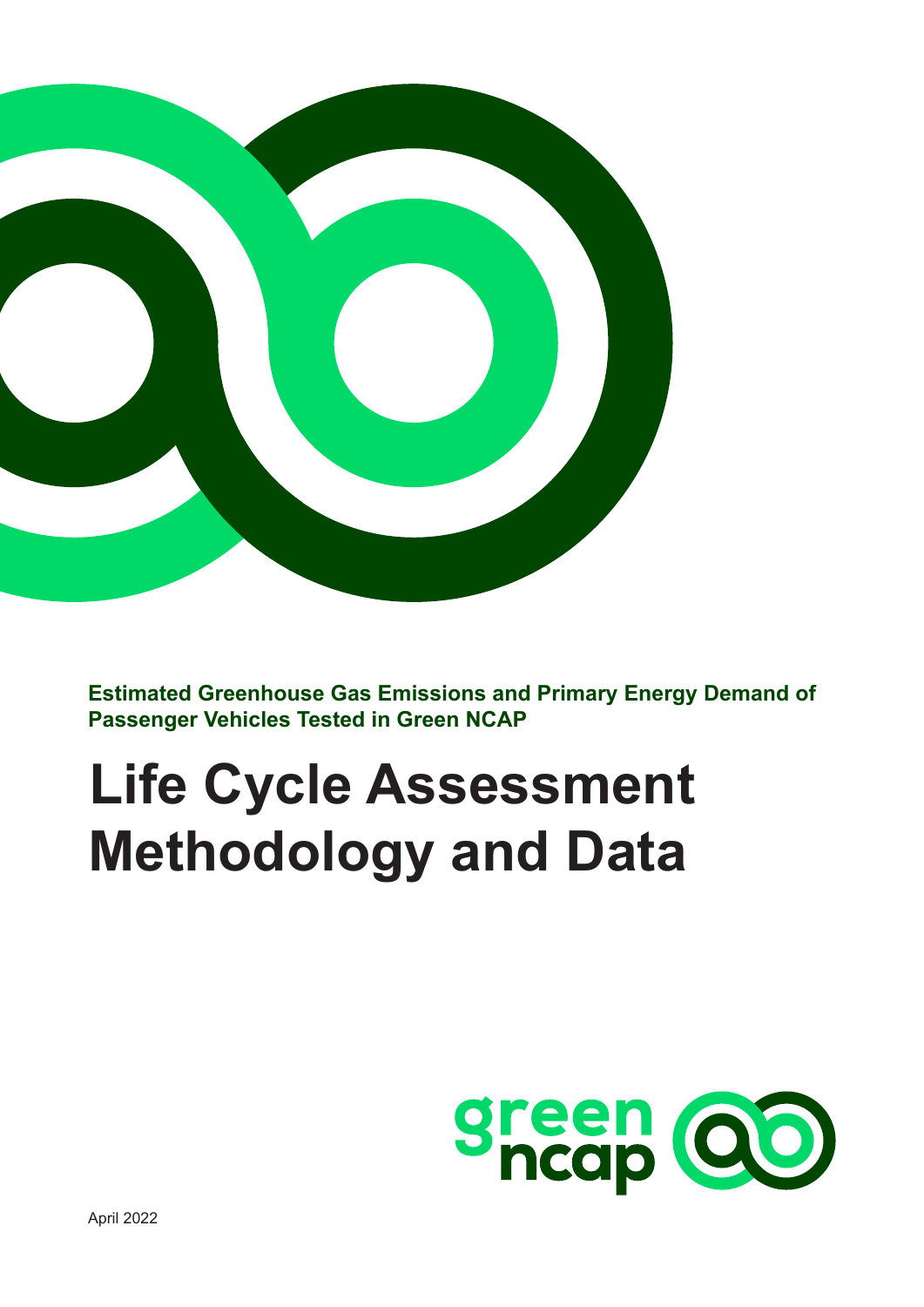

**Acknowledgement** - This document was prepared by Dr. Gerfried Jungmeier and Lorenza Canella from JOANNEUM RESEARCH under Contract of FIA (Fédération Internationale de l'Automobile) and ÖAMTC (Österreichischer Automobil-, Motorrad- und Touring Club).

The PAUL SCHERRER INSTITUTE (PSI) in Switzerland reviewed the methodology, basic data and some draft results [Bauer 2022] of the LCA Expert Tool 2.1 [Jungmeier et al. 2022], Which is the basis for this document.

**Copyright © Green NCAP 2022** - This work is the intellectual property of Green NCAP. Permission is granted for this material to be shared for non-commercial, educational purposes, provided that this copyright statement appears on the reproduced materials and notice is given that the copying is by permission of Green NCAP. To disseminate otherwise or to republish requires written permission from Green NCAP.

April 2022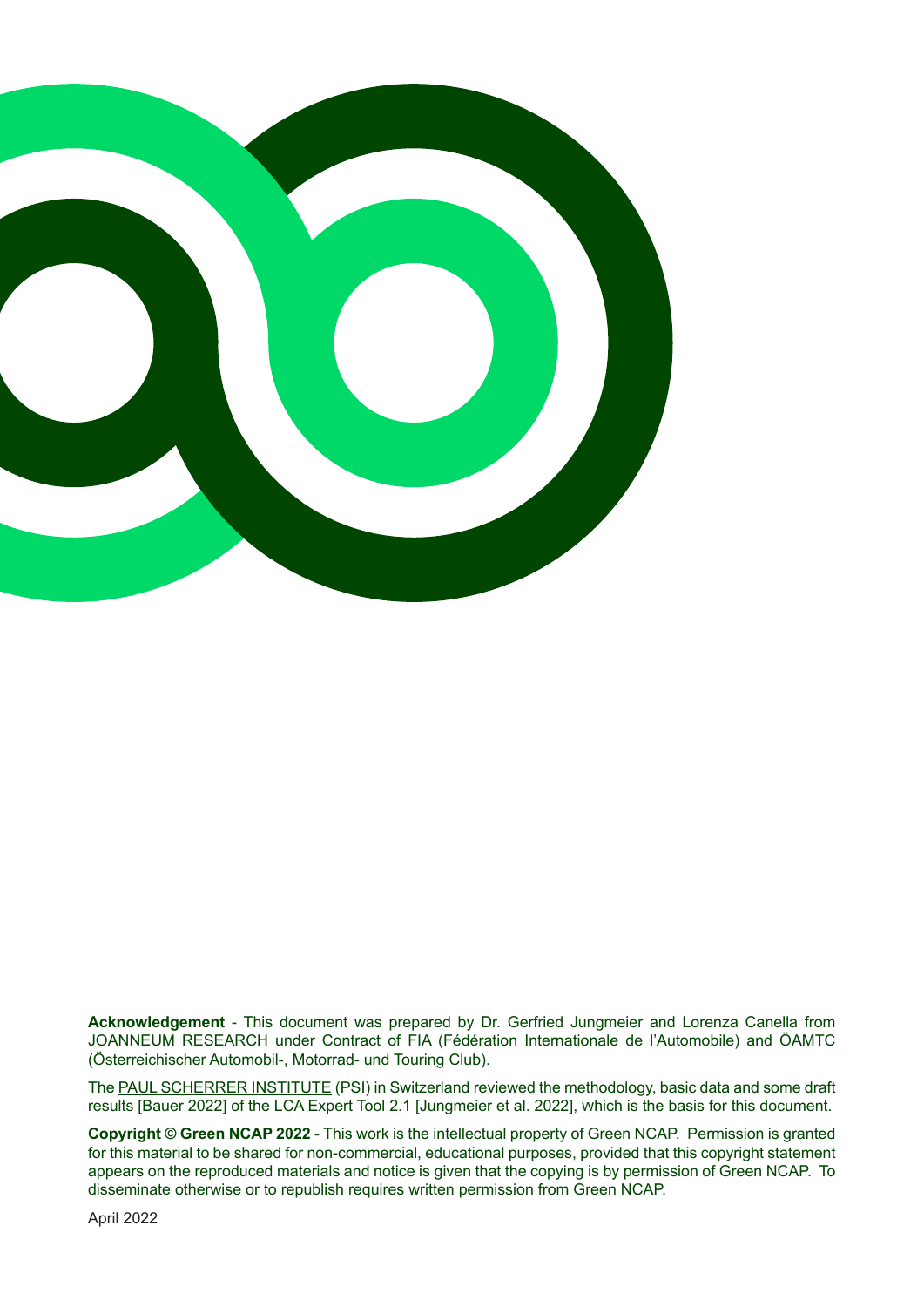# **CONTENTS**

| $\mathbf 1$ . | <b>INTRODUCTION</b>                           | $\overline{4}$  |
|---------------|-----------------------------------------------|-----------------|
| 2.            | <b>GOAL AND SCOPE</b>                         | 5               |
| 3.            | <b>METHODOLOGY OF LIFE CYCLE ASSESSMENT</b>   | 6               |
| 3.1.          | <b>Definition Life Cycle Assessment (LCA)</b> | 6               |
| 3.2.          | <b>Environmental Effects</b>                  | $6\phantom{1}6$ |
| 3.3.          | <b>System Boundaries</b>                      | $\overline{7}$  |
| 3.4.          | <b>Functional Unit</b>                        | 9               |
| 3.5.          | <b>Allocation</b>                             | 9               |
| 3.6.          | <b>Consideration for End of Life</b>          | 10              |
| 4.            | <b>DATA</b>                                   | 11              |
| 4.1.          | <b>Data Structure</b>                         | 11              |
| 4.2.          | <b>Foreground Data</b>                        | 11              |
| 4.3.          | <b>Background Data</b>                        | 12              |
|               | <b>ANNEX I: MAIN DATA</b>                     | 15              |
|               | <b>ANNEX II: ABBREVIATIONS</b>                | 23              |
|               | <b>ANNEX III: REFERENCES</b>                  | 24              |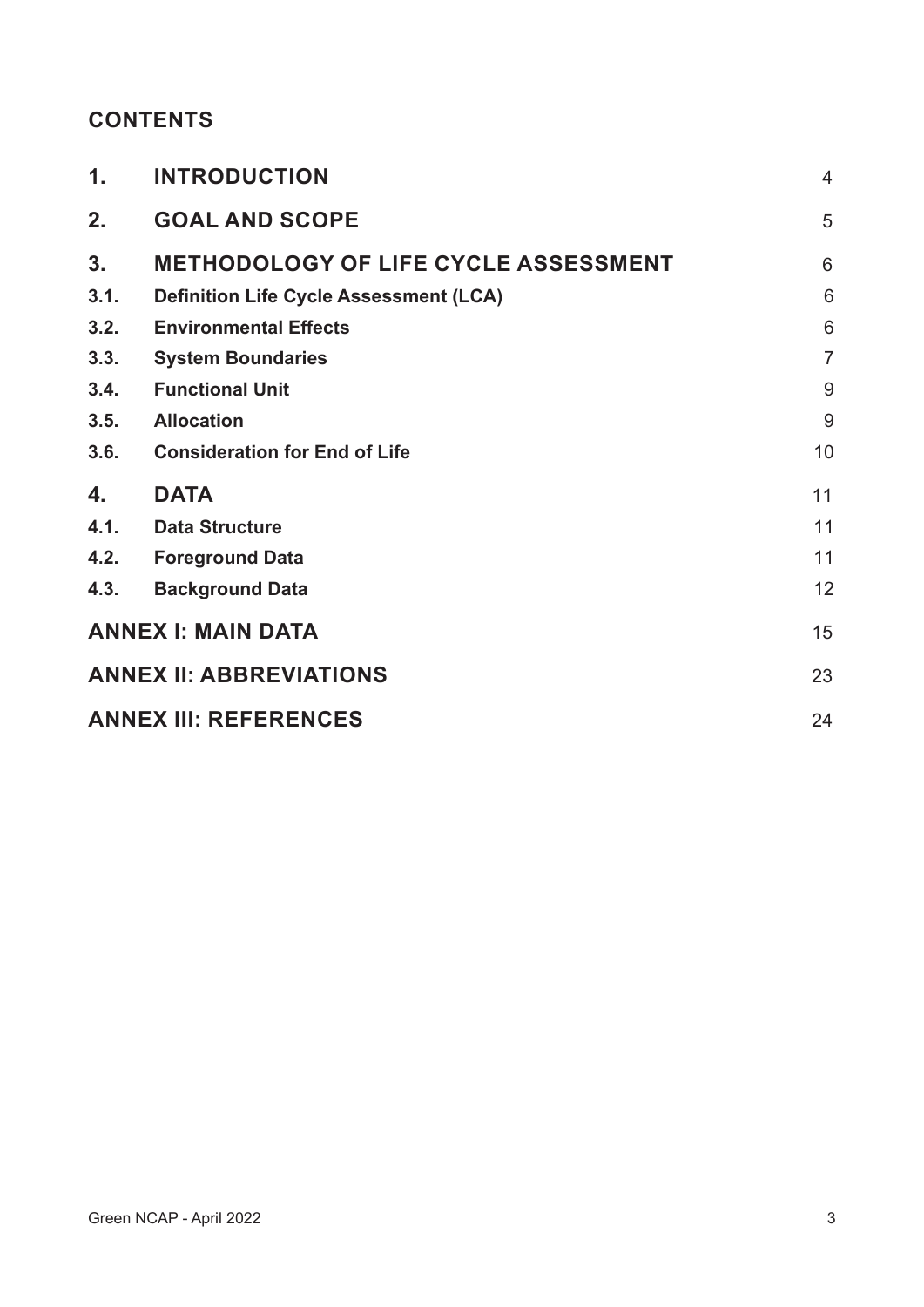# <span id="page-3-0"></span>**1. INTRODUCTION**

There is international consensus that the environmental effects of transportation systems can only be analysed and compared on the basis of Life Cycle Assessment (LCA) including the production, operation and the end-of-life treatment of the various facilities.

Based on the methodology of "Life Cycle Assessment" (LCA) an LCA Expert Tool (Version 2.1) was developed at LIFE - Institute of Climate, Energy and Society at JOANNEUM RESEARCH in Austria. This LCA Expert tool, which is documented in a report and a handbook in 2022, estimates the greenhouse gas (GHG) emissions and the primary energy demand of 157 different transportation systems with passenger vehicles using different fuels, propulsion systems and state of technologies (2021, 2030 and 2050) in 40 countries.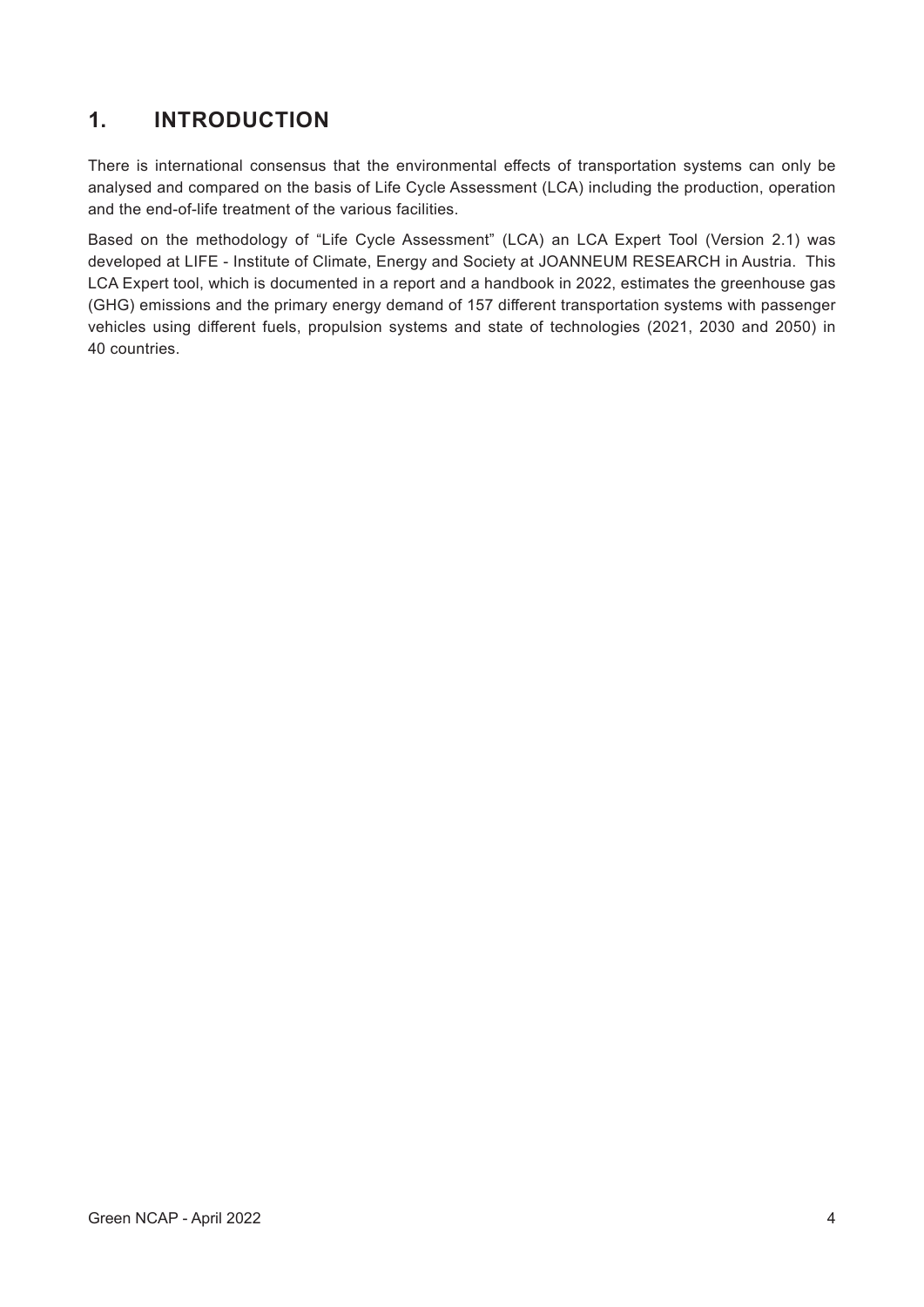# <span id="page-4-0"></span>**2. GOAL AND SCOPE**

In the present case, the LCA Expert Tool is used to assess the life cycle based GHG emissions and primary energy demand of the 61 vehicles tested in Green NCAP in the period 2019-2021 as a basis to provide relevant LCA information about these vehicles to consumers. At the same time, the 61 examples serve as an introduction to Green NCAP's LCA.

The considered 61 vehicles analysed for Green NCAP for the average situation in EU 28 (27 EU members states and UK) are:

- 1. Petrol E10 ICE: 22 vehicles
- 2. Diesel B7 ICE: 18 vehicles
- 3. Petrol E10 HEV: 4 vehicles
- 4. Diesel B7 HEV: 2 vehicles
- 5. CNG ICE: 2 vehicles
- 6. Petrol PHEV: 5 vehicles for average EU 28
- 7. BEV: 7 vehicles for average EU 28
- 8. HFCV: 1 vehicle for hydrogen from natural gas

(further details see [Annex I](#page-14-1))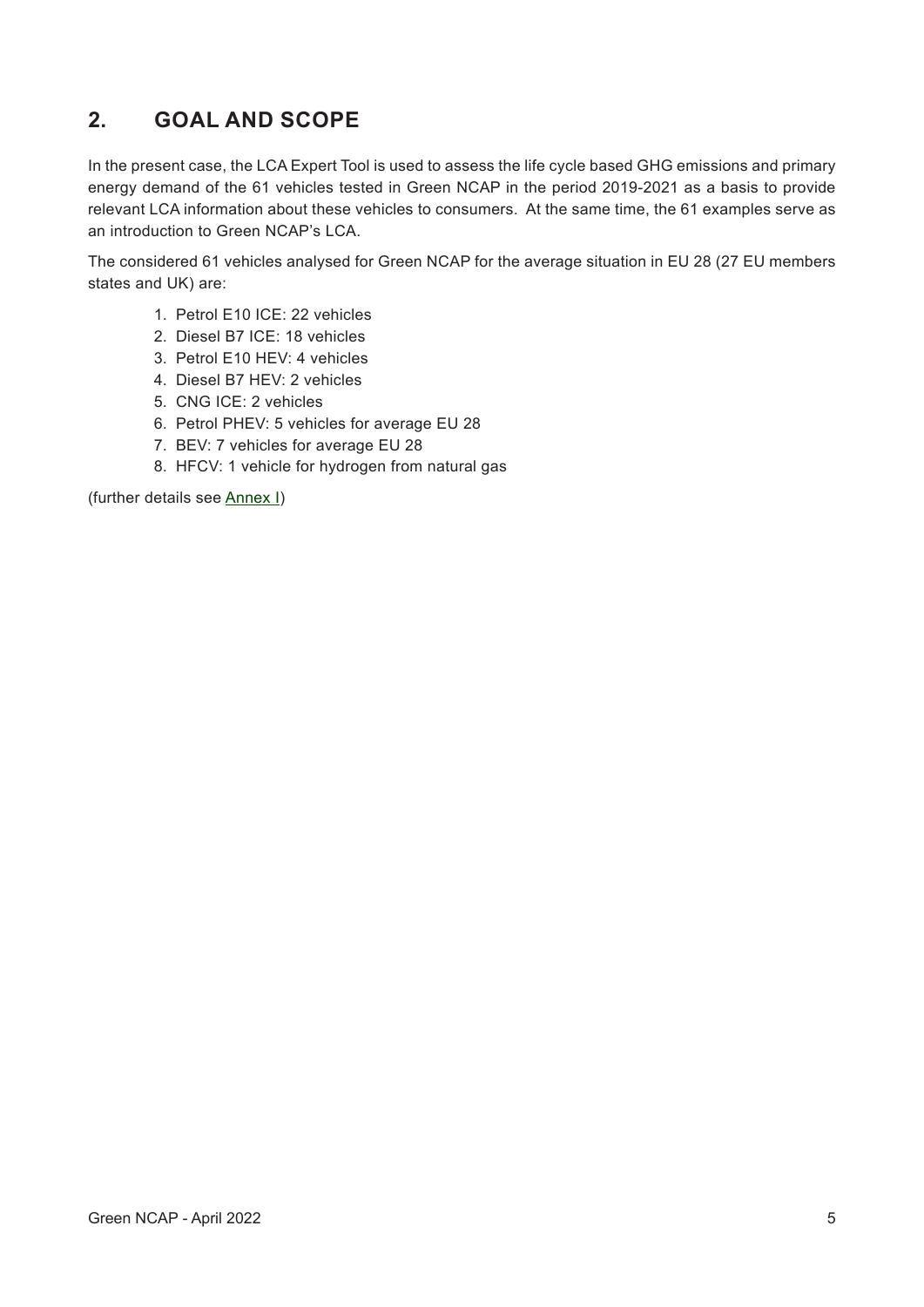# <span id="page-5-0"></span>**3. METHODOLOGY OF LIFE CYCLE ASSESSMENT**

## **3.1. Definition Life Cycle Assessment (LCA)**

*Life cycle assessment is a method to estimate the material and energy flows of a product (e.g. transportation service) to analyse environmental effects over the entire lifetime of the product 'from cradle to grave'.*

The environmental effects of the various stages in the life cycle of the transportation systems with passenger vehicles are investigated. The stages include extraction of raw materials, manufacturing, distribution, product use, recycling and final disposal. Life cycle assessment allows the comparison of different systems offering the same transportation service during the same time period and identifies those life cycle phases having the highest environmental effects.

The most important attribute in the LCA definition is "estimated", so all environmental results based on LCA are an estimation, as it is not possible to identify all environmental contributions in the life cycle of a transportation system totally. However, due to the strong development of LCA and its databases in the last 15 years, the most relevant influences on the GHG emissions and the primary energy consumption of different transportation systems can be identified and calculated.

To reflect the LCA definition all results are given in ranges; as by comparing different transportation systems it is only relevant if the ranges are significantly different; partly overlapping ranges between two systems indicate that there is no significant difference between them in terms of GHG emissions and primary energy demand.

According to ISO 14040, a LCA consist of the 4 following phases, which are closely linked during the whole process of applying LCA methodology:

- Goal and scope definition,
- $\blacksquare$  Inventory analyses,
- **Impact assessment, and**
- **Interpretation & documentation.**

In the inventory analysis the mass and energy balance is made along the whole process chain to calculate the physical (primary) energy demand and the physical emissions of each single greenhouse gas.

In the impact assessment the single energy inputs and emissions are aggregated to the primary energy demand and the global warming effects by applying the global warming potentials to the single GHG emissions.

The LCA performed here is an "attributional LCA", as an attributional life cycle assessment estimates what share of the global environmental burden belongs to the transportation service and is based on average data. In contrast, a "consequential LCA" gives an estimate of how the global environmental burdens are affected by the production and use of the product and ideally uses marginal data in many parts of the life cycle.

#### **3.2. Environmental Effects**

The greenhouse gas emissions – carbon dioxide (CO<sub>2</sub>), methane (CH<sub>4</sub>) and nitrous oxide (N<sub>2</sub>O) are considered.

As a measure of the greenhouse effect of these gases, the global warming potential (GWP) is used. This gives the contribution of the different gases to the possible global warming and is expressed in form of an equivalent amount of CO<sub>2</sub>. The concept of global warming potential was developed to compare the contribution of the different gases to global warming. The global warming effect of a kilogram gas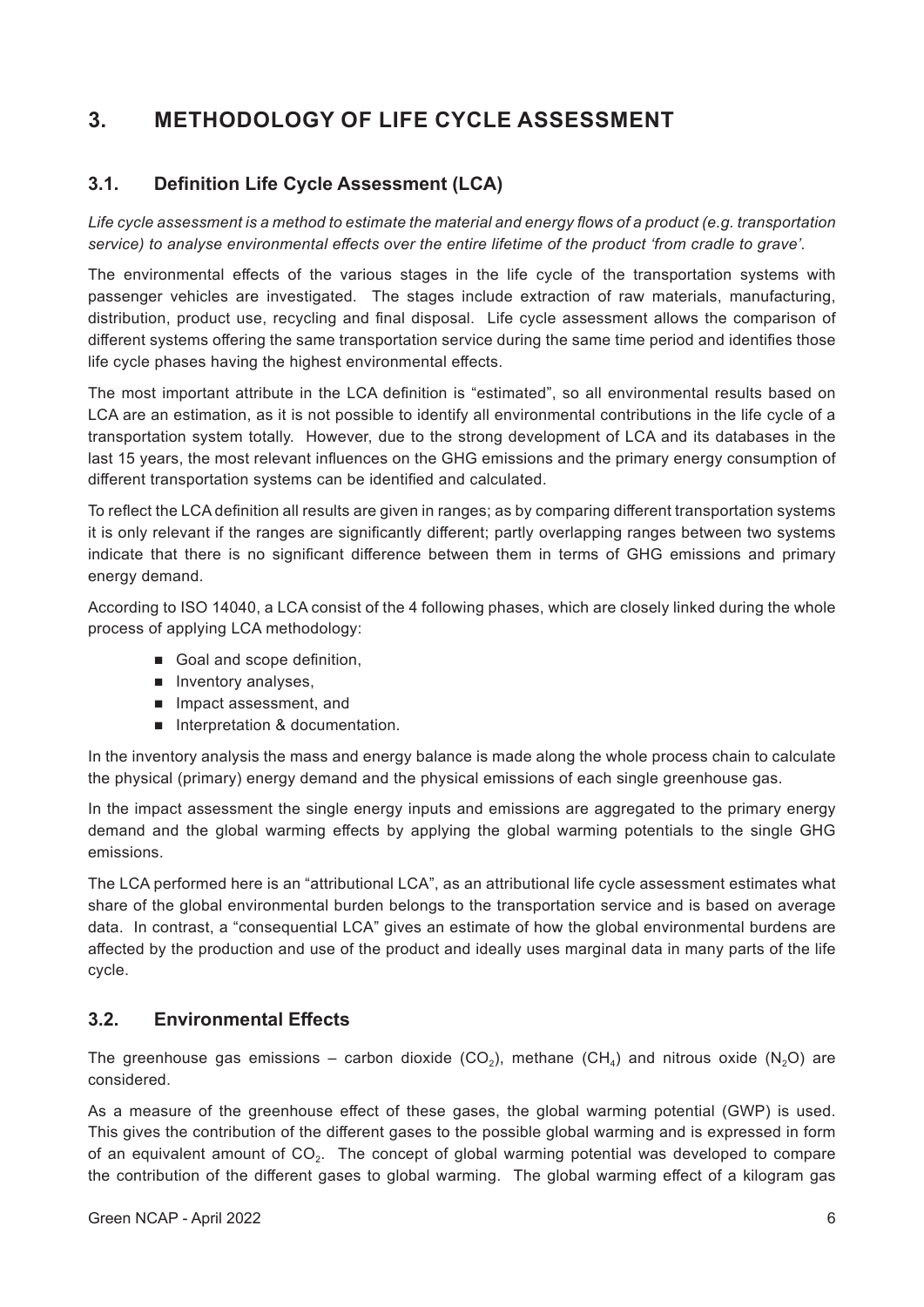<span id="page-6-0"></span>is expressed with a multiple ("equivalent factor") of the effect of one kilogram carbon dioxide. With the equivalent factors for 100 years (GWP 100), the amount of the gases is calculated to amount of  $CO<sub>2</sub>$ equivalents (CO<sub>2</sub>-eq.) (IPCC 2019): 1 kg CO<sub>2</sub> = 1 kg CO<sub>2</sub>-eq, 1 kg CH<sub>4</sub> = 34 kg CO<sub>2</sub>-eq and 1 kg N<sub>2</sub>O = 298 kg CO<sub>2</sub>-eq.

Based on the amount and type of final energy carriers e.g. fuels, electricity, the necessary amount of primary energy is calculated to supply the energy needed for the transportation systems. The following primary energy resources are considered:

- Fossil resources: coal, oil and gas,
- Renewable resources: hydro power, biomass, solar, wind
- Other resources e.g. nuclear, waste, residues.

The primary energy demand is calculated based on the lower heating values.

## **3.3. System Boundaries**

For providing a LCA on a transportation service, all processes must be analysed from raw material and resource extraction to the vehicle offering the transportation. The elements and system boundaries of vehicle's LCA include all technical systems using and converting primary energy and material resources to provide the transportation service and contributing to environmental effects.

The simplified process chain for a battery electric vehicle, for example, covers the production, the operation and the end-of-life phase of the system:

- The production phase includes the production of the vehicle and the battery.
- **The operation phase offers the transportation service by driving the vehicle, charging & fuelling** infrastructure, electricity grid, electricity production, spare and maintenance parts and ends with the extraction of primary energy and resources in nature.
- **The end-of-life phase included the dismantling processes of the vehicle and sorting the** materials for reuse, recycling and energy generation.

Life cycle assessment of the three phases in the life cycle of a vehicle – production, operation (including fuel/energy supply) and end of life treatment – cumulates the environmental effects over the whole lifetime. The cumulated effects over the entire lifetime are then distributed to the transportation service provided in the operation phase (e.g. 240,000 km in 16 years) to get the specific effects per driven kilometre (e.g. g  $CO<sub>2</sub>$ -eq/km).

All GHG emissions and energy relevant processes to provide a transportation service with a passenger vehicle are considered in the process chain, in which possible co-products, e.g. animal feed from FAME production, district heat from electricity production are also considered with their effects of substituting for other products and services.

In the Inventory Analysis of the LCA all physical mass and energy flows e.g.  $CO<sub>2</sub>$ , N<sub>2</sub>O, electricity are analysed or estimated in the process chains. In the Impact Assessment the results of the inventory analysis of the process chains are assessed for the different impact categories, e.g. the single GHG emissions are added up using the global warming potential of the different gases to the global warming potential in  $CO<sub>2</sub>$ -equivalents.

Depending on the propulsion system and the energy carrier, the transportation systems have different GHG emissions and primary energy demand, which occur on different locations, at different phases and time in the life cycle. For example: an ICE vehicle using diesel has the highest CO<sub>2</sub>-emissions from the stack of the vehicle operation, a biodiesel ICE vehicle has the highest N<sub>2</sub>O-emissions from nitrogen fertilization of the raw material cultivation in agriculture and a current battery electric vehicle using renewable electricity has the highest  $CO<sub>2</sub>$ -emissions deriving from the battery production in an Asian country.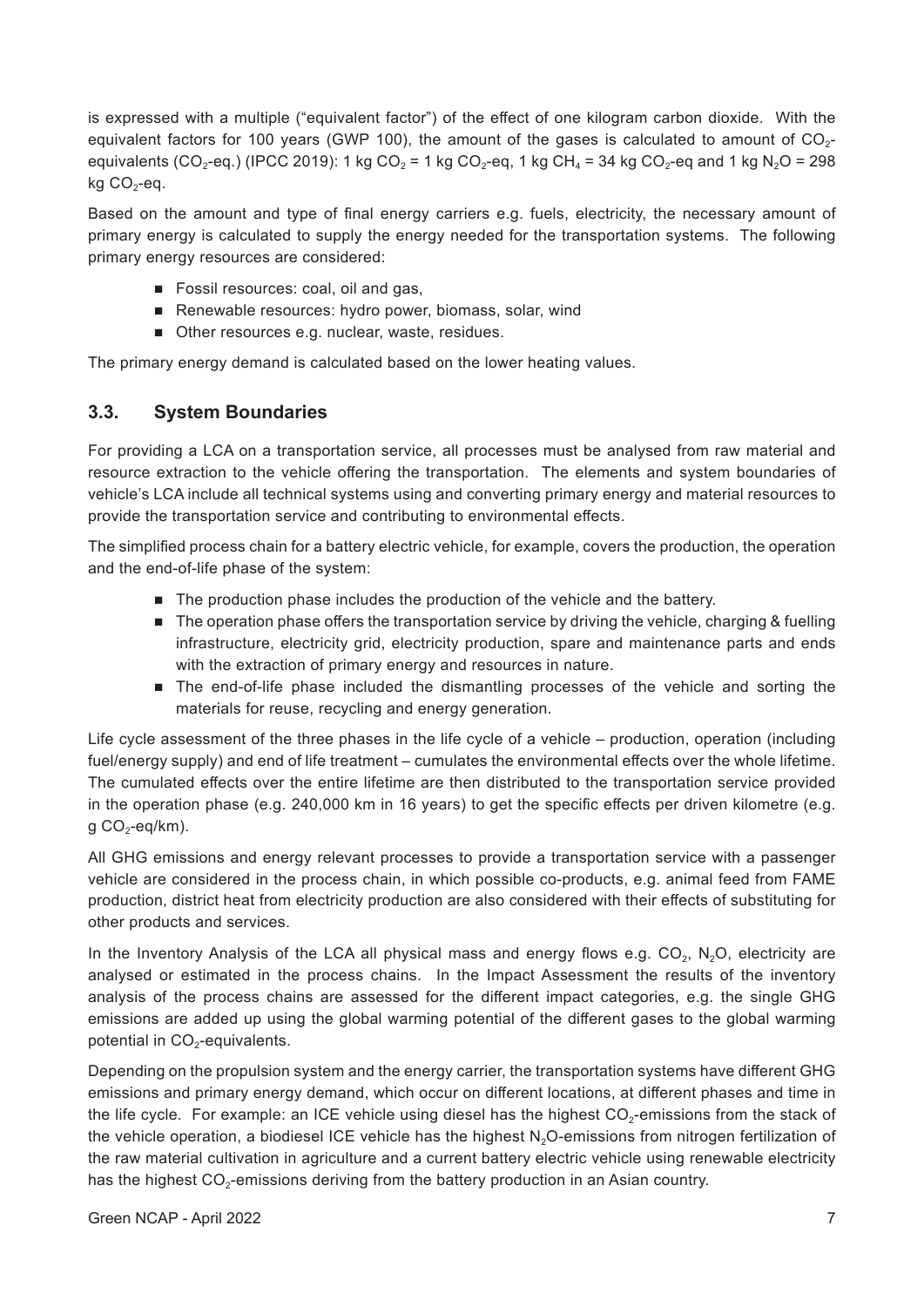The schemes of the process chains show the most relevant processes in the LCA of a transportation system – from main raw material in nature (on the top) to the provided transportation service (on the bottom). The 5 most relevant process steps are:

- 1. Cultivation, collection or extraction of raw materials
- 2. Transportation of raw materials
- 3. Conversion of raw materials to transportation fuel/electricity, where other products might be co-produced
- 4. Distribution of transportation fuel/electricity incl. filling/charging station
- 5. Vehicle using the transportation fuel/electricity.

The main inputs to the process steps are energy (e.g. electricity, fuels), auxiliary materials (e.g. fertilizer, chemicals) and materials for the production of the facilities; e.g. the materials for the production of the vehicle also including the battery for electric vehicles and the energy for manufacturing and assembling. The main outputs of a process step are, beside transportation fuels, GHG emissions and co-products (e.g. animal feed, chemicals, heat).

The GHG emissions cover:

- Direct emissions from fuel combustion in the process step
- Direct emissions from processing or losses (e.g.  $CH<sub>4</sub>$  from natural gas extraction, N<sub>2</sub>O from fertilization)
- Indirect emissions from the supply of energy and materials and the production and end of life of the facilities.



Figure 1 - Process chain for an internal combustion engine vehicle running on diesel B7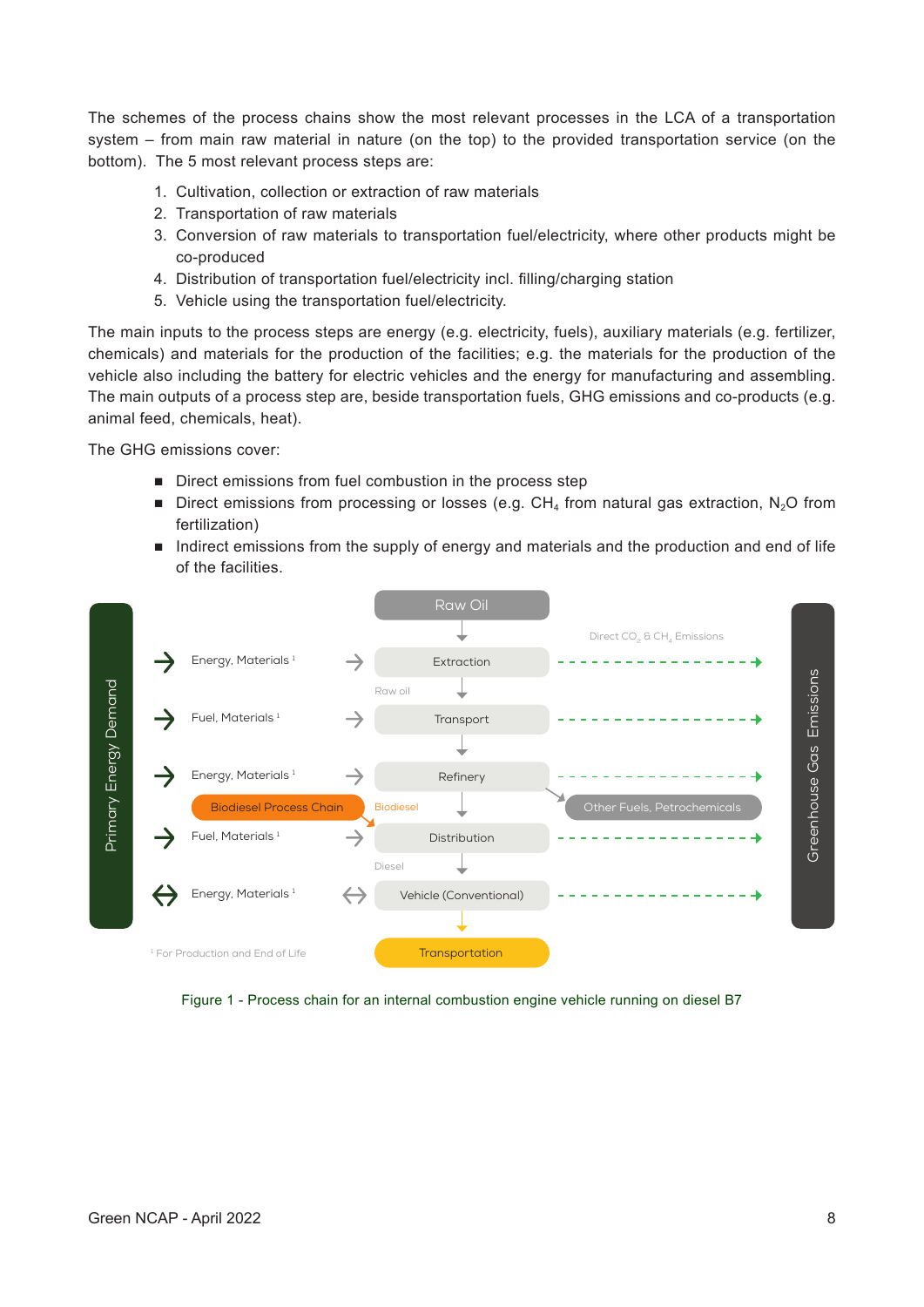<span id="page-8-0"></span>

Figure 2 - Process chain for a battery electric vehicle using an electricity mix

# **3.4. Functional Unit**

In LCA the cumulated environmental effects over the lifetime are attributed to the functional unit, which is the service of a system that is provided. In this analysis the considered transportation systems provide a transportation service with passenger vehicles. That means that the cumulated environmental effects of a passenger vehicle are attributed to the functional unit of driving

- 1 kilometre and
- Total of 240,000 km in the total lifetime of 16 years.

These functional units are also used to compare the different transportation systems:

- **GHG** emissions in grams  $CO<sub>2</sub>-eq/km$  and tons  $CO<sub>2</sub>-eq/vehicle$  at the different stages in the life cycle, e.g. production, fuel/energy supply, operation and end-of-life
- Primary energy consumption in kWhtotal/km and MWhtotal/vehicle with the %-share of fossil and renewable energy.

The functional units are also split up in fuel/energy supply, production, operation and end of life. The different possible driving ranges per filling or charging of an ICE, battery electric and fuel cell vehicle are not reflected in these functional units.

#### **3.5. Allocation**

An allocation of environmental effects in LCA is necessary, where a process produces more than one product, e.g. in an oil refinery different energy carriers and raw materials for chemical industry, heat and electricity in a combined heat and power (CHP) plant, production of FAME with animal feed and glycerine as co-products.

As this LCA focuses on energy systems, wherever reasonable an allocation for energy carriers as coproduct is done based on the energy content (lower heating value) of the products ("energy allocation"). For all other co-products e.g. animal feed in the value chain of FAME and bioethanol a credit for the substituted feed is given. Also for the glycerine and fertilizer coproduced with FAME a credit for the substituted synthetic glycerine and synthetic fertilizer is given.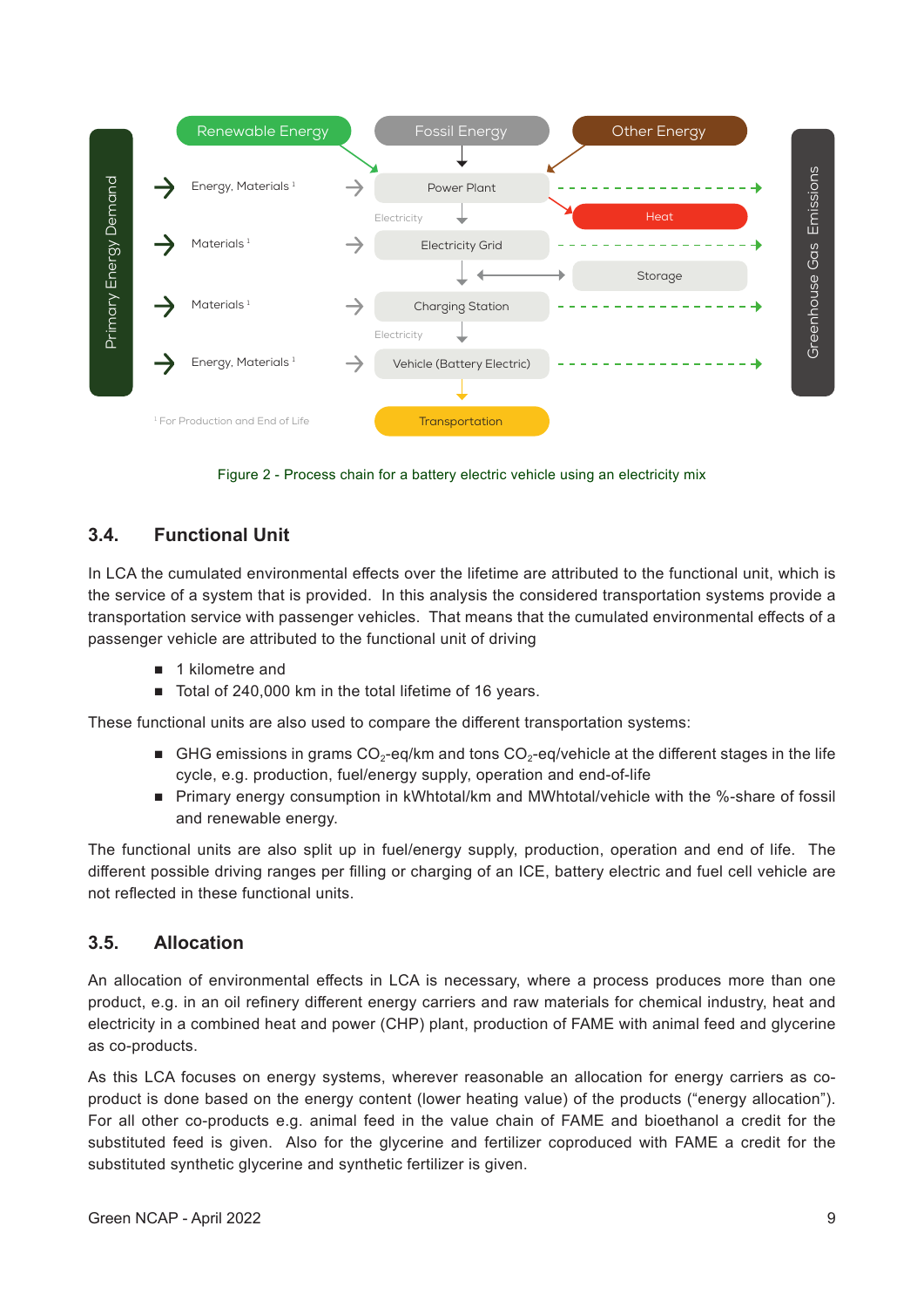<span id="page-9-0"></span>A special case of allocation appears, when an automotive battery is also used in a 2nd life for a stationary application ("2nd stationary life") as modelled here. In that case the GHG emissions and the primary energy demand from the battery production are allocated to the automotive and stationary use. The allocation is based on the share of total cumulated electricity stored in the 1st automotive life in the BEV and the 2nd stationary life. Here the same amount of stored electricity in the automotive and stationary use is assumed.

# **3.6. Consideration for End of Life**

The consideration of the environmental effects of the "End of Life" phase covers the following two aspects:

- GHG emissions and primary energy demand for collection, dismantling and recycling of vehicles to secondary material
- Credits for substitution of primary material by recovered secondary material.

The given credits for the secondary material recovered depend on the purity of the single materials or mix of materials. As the given credits are higher than the recovery processes, for most of the considered vehicles, the end-of-life phase has negative GHG emissions and a negative primary energy demand.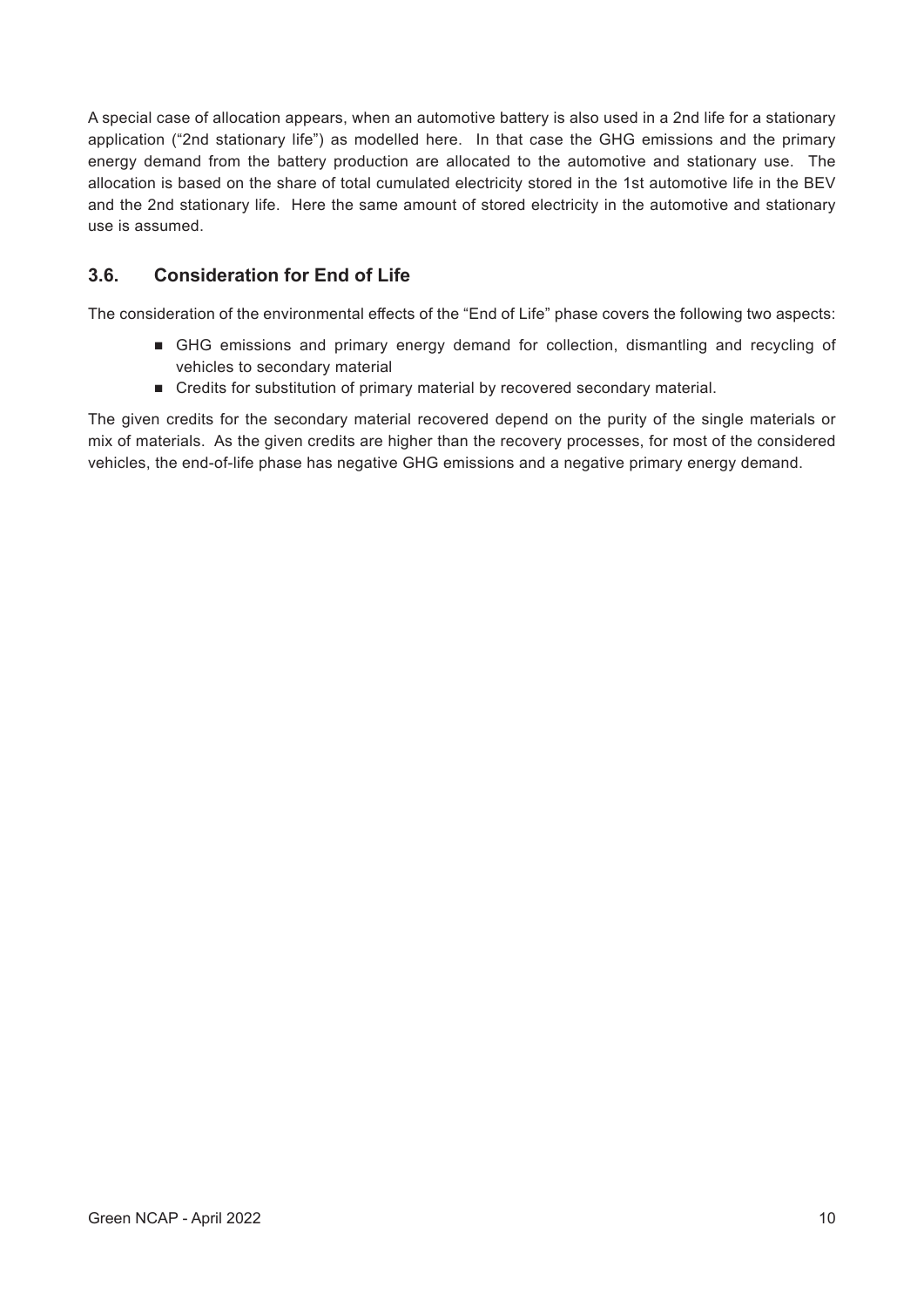# <span id="page-10-0"></span>**4. DATA**

## **4.1. Data Structure**

Basically, in the LCA, data sets are used that represent adequately the technical, geographical and timely framework conditions to fulfil the goal and the scope of the LCA based estimation of GHG emissions and primary energy demand. As in the LCA the different transportation systems using the 61 vehicles tested in Green NCAP are compared, the most important aspect of the basic data is, to reflect the most relevant differences (e.g. fuel consumption per km) between the systems and the states of technology to identify the most significant differences between the GHG emissions and the primary energy demand. So the main focus of the data collection and selection is on the main influences that effect the estimated overall GHG emissions and primary energy demand significantly. By reflecting this, in the LCA two different types of data categories are set up: the fore- and background data.

The foreground data, which have a significant influence on the total environmental effects and determine most of the differences between the considered vehicles, must be collected, assessed and documented explicitly in accordance to the goal and the scope of this LCA. Examples for typical foreground data for the LCA are:

- Vehicle: e.g. mass, energy consumption, lifetime
- Type of biomass for biofuel
- Electricity source for electric vehicles.

The background data, which have a minor influence on the difference between the considered environmental effects of the compared transportation systems, e.g. environmental effects of steel, are taken and documented from adequate databases<sup>1</sup>, e.g. JOANNEUM RESEARCH, GEMIS 5.0 [GEMIS 2019], ecoinvent 3.4 [Ecoinvent 2019].

Typical background data for the LCA are on:

- **Electricity mix for auxiliary processes**
- **Production of materials for vehicles**
- Auxiliary material and energy for processes
- Distribution infrastructure.

All main data are documented in Annex I. It is important to notice that in the calculations of the operation phase of the vehicle, the changes of the energy/electricity supply (2021 – 2036) in the 16 years lifetime of the vehicle are considered.

## **4.2. Foreground Data**

The foreground data for the specification of the vehicle are:

- Vehicle data:
	- Mass
	- Annual kilometres: 15,000 km/a
	- □ Lifetime: 16 years
	- Energy consumption (measured by Green NCAP under different conditions)
	- $\Box$  CH<sub>4</sub>- and N<sub>2</sub>O-emissions from ICE (measured by Green NCAP)

In general, the use of different background data sources might lead to methodological inconsistencies (e.g. allocation, state of technology etc.) and to some extent might lead to arbitrary results. So here a priority was given in using the different data bases for the background data. The JOANNEUM RESEARCH data sets were of highest priority and the missing data were added from GEMIS [GEMIS 2019] and from ecoinvent [Ecoinvent 2019].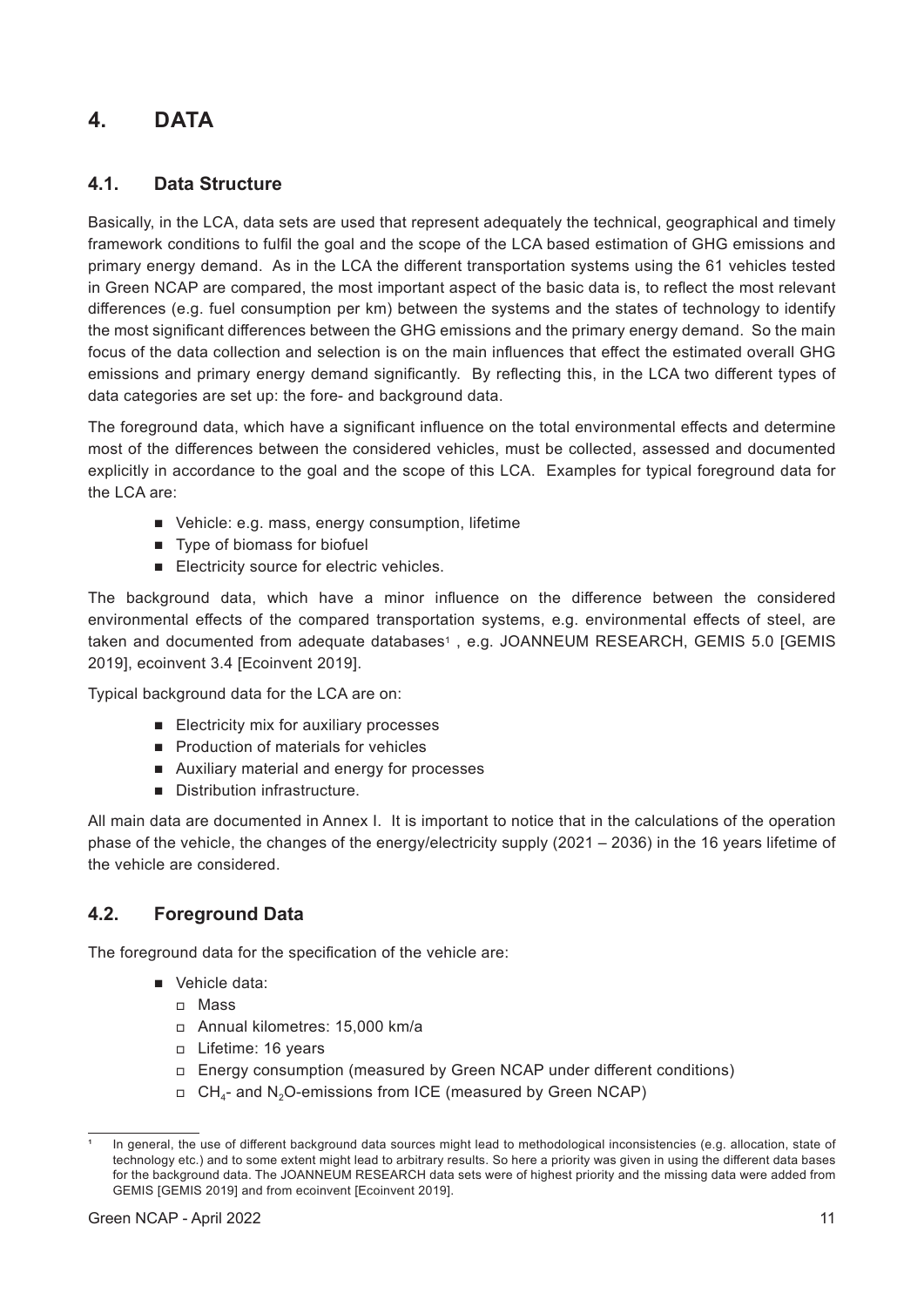- <span id="page-11-0"></span>Battery and charging ([Table 1\)](#page-14-2):
	- □ Capacity
	- Lifetime: same as vehicle based on Stakeholders' decision
	- $\Box$  Share of slow and fast charging
	- □ Location of battery production: Asia, Europe, USA
	- □ End-of-life: material recycling and 2nd stationary life.

The foreground data for the biogenic resources to produce and supply the energy carrier for the vehicle are:

- Land use change (LUC) ([Table 2](#page-14-3)) considered for sugar cane and soybeans from pasture and palm oil from tropical forest
- Shares of biofuel blending are diesel  $B_7 7$  vol.-% biodiesel (FAME) in diesel and petrol E10 – 10 vol.-% of bioethanol (EtOH) in petrol.
- Biomass resources for biofuels ([Table 3](#page-14-4)).

For the European electricity mix, the GHG emissions and primary energy demand were taken based on the EU Study commissioned by DG CLIMA 2020 [Hill et al. 2020]. In these LCA data, import and export of electricity as well as allocation due to coproduced heat in combined heat and power (CHP) plants are considered. The data for the electricity mix in EU28 (incl. UK) are shown in the [Table 4](#page-15-0). Between 2021, 2030 and 2050 the foreground data are interpolated.

## **4.3. Background Data**

The background data cover all other data that are necessary to estimate the LCA based GHG emissions and the primary energy demand of the transportation systems with passenger vehicles.

The background data for vehicle production cover:

- Share of material mix for vehicles ([Table 5\)](#page-15-1) and fuel cell & tank production [\(Table 6](#page-16-0)) to calculate the environmental effects from vehicle production.
- Materials ([Table 7](#page-16-1)) and primary energy demand for vehicle production.

On the basis of a recent literature review on environmental life cycle impacts of automotive batteries [Aichberger et al. 2020], the calculation of GHG emissions from battery manufacturing was done with the JOANNEUM RESEARCH in-house "JR Battery LCA-Tool" [Aichberger et al. 2020a, Pucker-Singer et al. 2021]. The main processes in the LCA of automotive batteries are shown in Figure 3.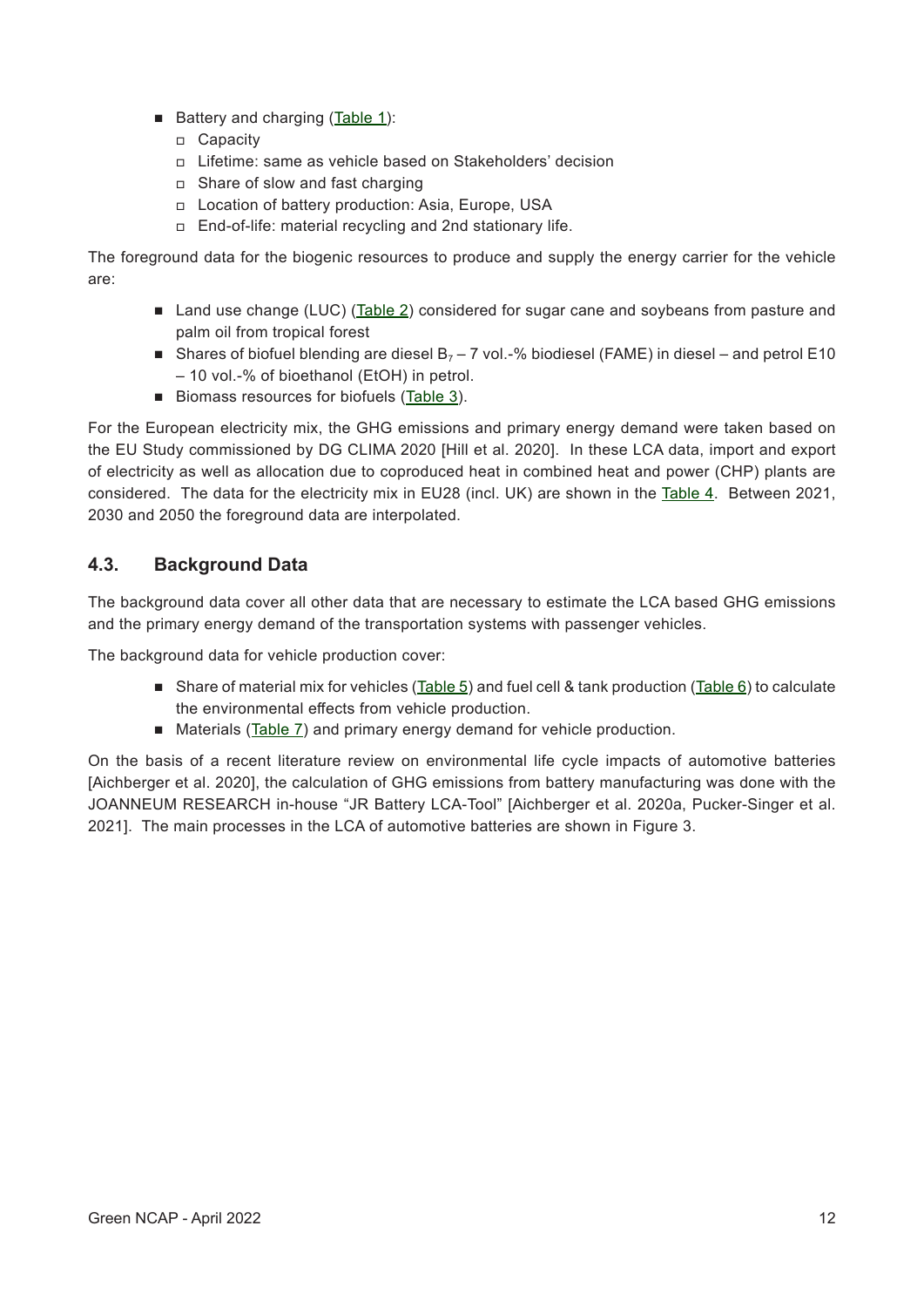

Figure 3 - System boundaries for automotive battery systems.

For the end-of-life phase of automotive batteries - material recycling or reuse as stationary application in a 2nd life - less data are available. The battery recycling is currently tested in pilot and demo plants as a combination of mechanical and pyro- and hydrometallurgical processes. In [Table 8](#page-17-0) and Figure 4 the background data for batteries are shown.



Figure 4 - Estimated average distribution of the weight of these components in the automotive battery system [JOANNEUM RESEARCH 2021]

The environmental effects from the maintenance of the vehicle operation are considered, which are tires, spare/replacement parts and engine oil for ICE, HEV and PHEV. [Table 10](#page-17-1) shows the GHG emissions and PED of the total lifetime mileage of a vehicle coming from the maintenance covering of tires, spare/ replacement parts and engine oil.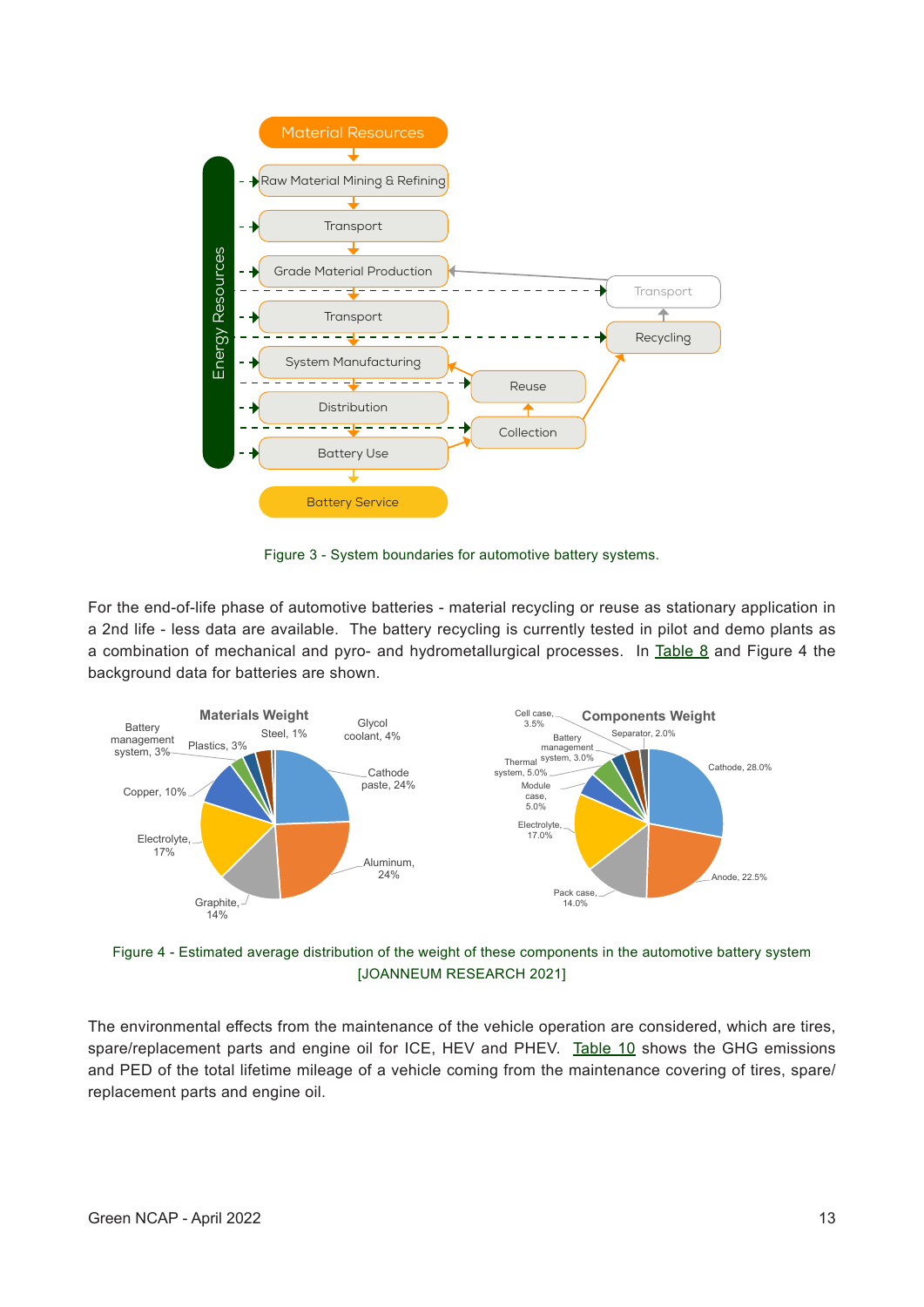For the environmental effects in the End-of-Life phase of the vehicles, the following two issues are considered:

- The energy demand for recycling to recover the secondary material is assumed to be about 20% of the energy demand of the vehicle manufacturing.
- A credit for the substitution of the materials: in average for all materials it was assumed that 1 t of secondary material substitutes 0.15 t of primary material, e.g. for steel this is significant higher and for electronics significant lower.

In [Table 9](#page-17-2) the main data for hydrogen production via electrolysis and natural gas steam reforming are shown. The oxygen and heat from electrolysis is not used.

In [Table 11,](#page-18-0) [Table 12](#page-18-1) and [Table 13](#page-19-0) the main data for biofuel production are shown.

The background data for the supply of energy carriers to the vehicle are:

- $\blacksquare$  Heating values of fuels ([Table 14](#page-19-1))
- Supply of fossil fuels ([Table 15](#page-19-2)) and biofuels to the filling station ([Table 16](#page-20-0))
- Supply of electricity to the charging station [\(Table 17](#page-20-1)), where "electr. / RES EU" is 25% hydro, 50% wind and 25% PV.
- Supply of hydrogen to the filling station ([Table 18\)](#page-20-2)

These background data were calculated with the specified foreground data using LCA [JOANNEUM RESEARCH 2021, Jungmeier et al. 2019].

The background data for land use change for biomass resources are shown in [Table 19.](#page-21-0) The possible  $CO<sub>2</sub>$ -emissions of iLUC are not considered in the analysis.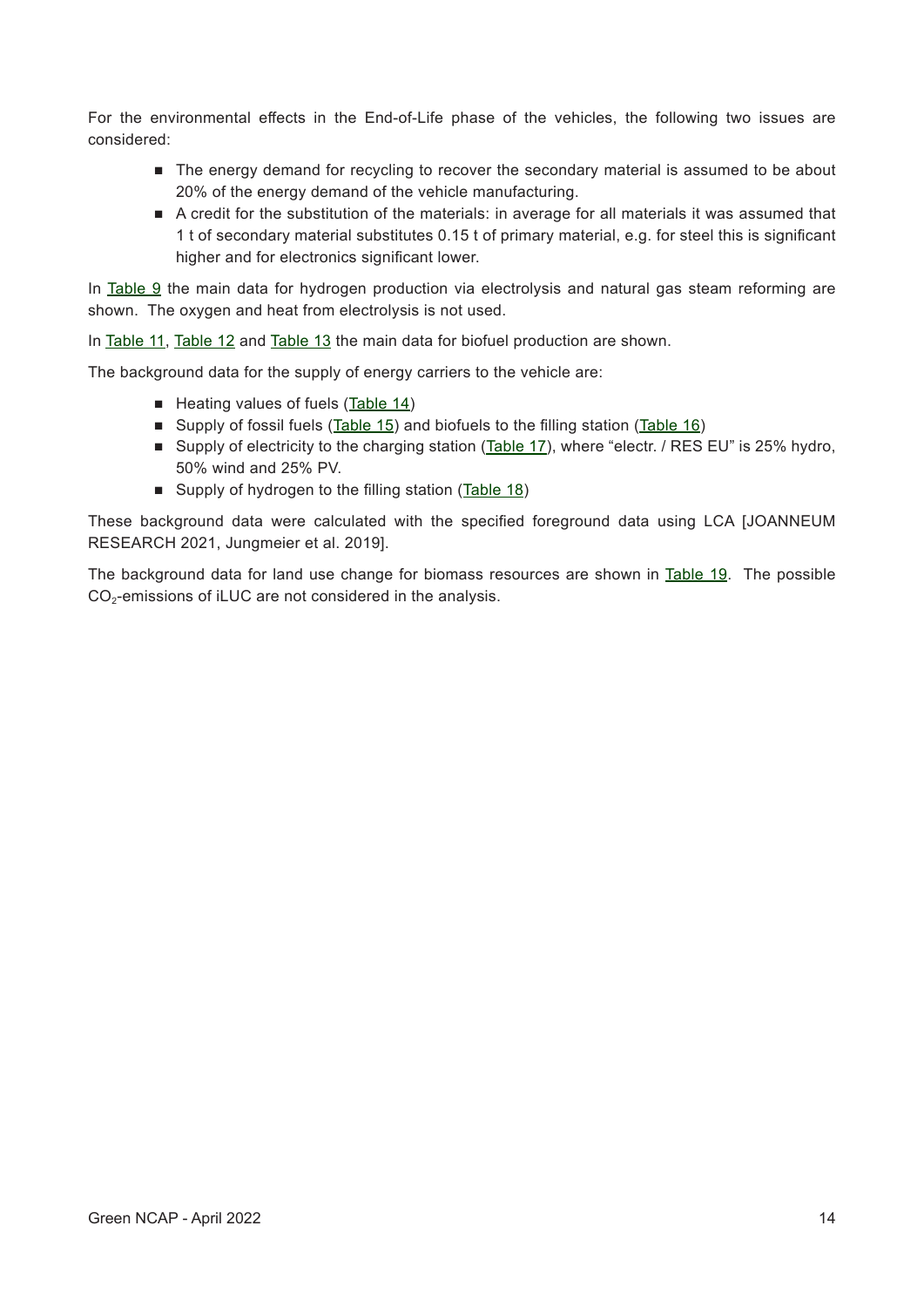# <span id="page-14-1"></span><span id="page-14-0"></span>**ANNEX I: MAIN DATA**

<span id="page-14-2"></span>Table 1 Foreground data for battery production, charging and end-of-life (own assumptions and location of battery production based on [Hill et al. 2020]

| State of technology            | 2021 |
|--------------------------------|------|
| Location of battery production |      |
| Asia                           | 75%  |
| Europe                         | 6%   |
| America                        | 19%  |
| End of life                    |      |
| Recycling rate                 | 97%  |
| 2nd stationary life            | 3%   |

# Table 2 Foreground data for land use change for biofuels

<span id="page-14-3"></span>own assumptions

| Share of direct land use change<br>(LUC) for biofuels | 2021 | 2030 | 2050 |
|-------------------------------------------------------|------|------|------|
| Sugar cane (from pasture)                             | 10%  | 10%  | 10%  |
| Soja beans (from pasture)                             | 10%  | 10%  | 10%  |
| Palm oil (from trop. forest)                          | 10%  | 10%  | 10%  |

# Table 3 Foreground data for biomass mix for biofuels

<span id="page-14-4"></span>JEC Well-To-Wheels report v5 [JRC 2020] and own assumptions

| Country (EU 28)  | 2021 | 2030 | 2050 |
|------------------|------|------|------|
| <b>FAME</b>      |      |      |      |
| Rape seed oil    | 53%  | 53%  | 53%  |
| Used cooking oil | 22%  | 22%  | 22%  |
| Palm oil         | 20%  | 20%  | 20%  |
| Soja oil         | 5%   | 5%   | 5%   |
| <b>EtOH</b>      |      |      |      |
| Wheat&maize      | 68%  | 60%  | 54%  |
| Sugar beet       | 21%  | 21%  | 21%  |
| Sugar cane       | 7%   | 6%   | 5%   |
| Wood             | 2%   | 7%   | 10%  |
| <b>Straw</b>     | 2%   | 7%   | 10%  |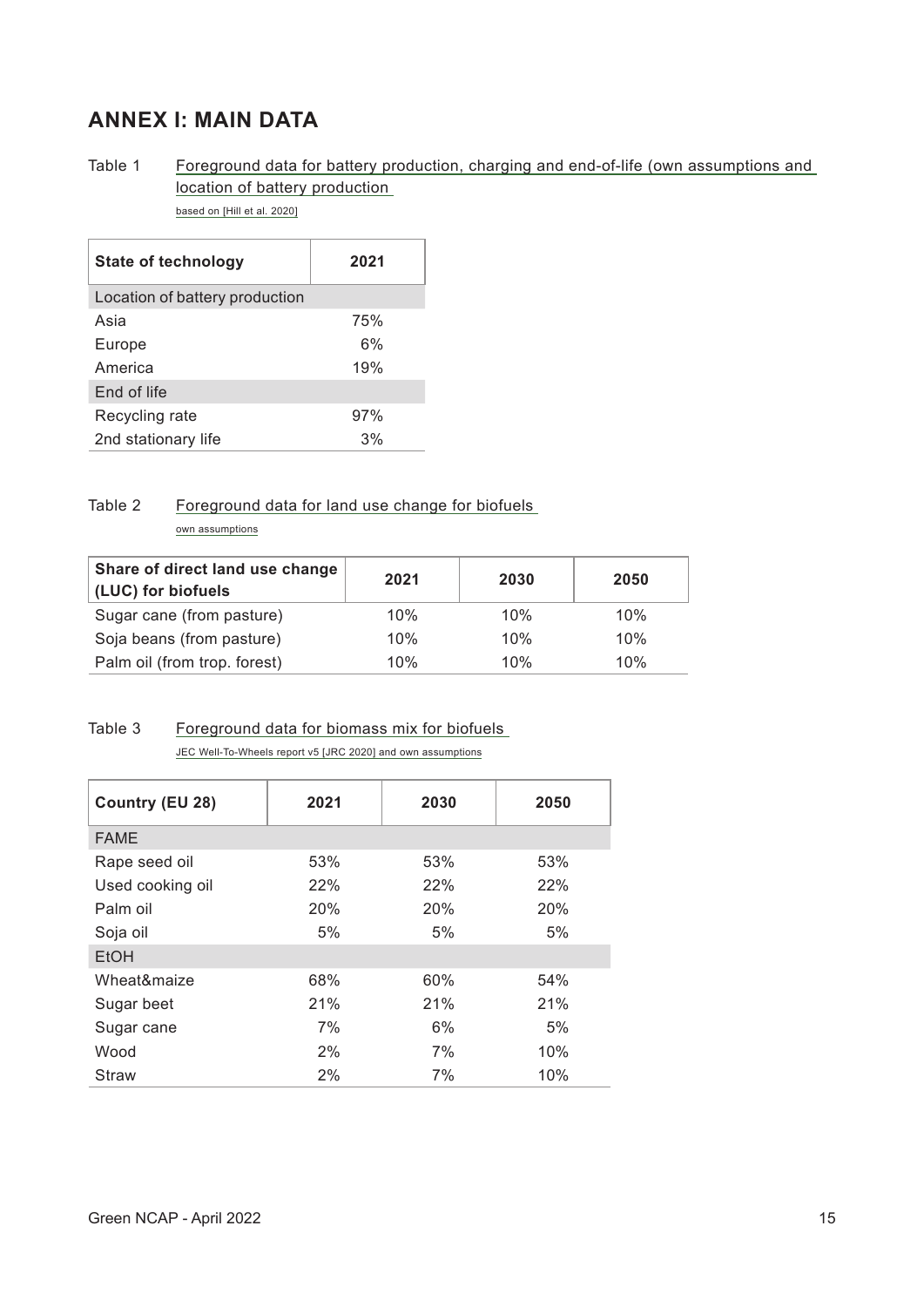|                | 2020     | 2030     | 2050    |
|----------------|----------|----------|---------|
| Coal           | 21.3%    | 10.1%    | 0.8%    |
| Oil            | $0.7\%$  | $0.6\%$  | $0.2\%$ |
| Natural gas    | 17.3%    | 12.5%    | 11.2%   |
| Nuclear        | 23.1%    | 18.3%    | 14.6%   |
| <b>Biomass</b> | $6.0\%$  | $9.1\%$  | 8.1%    |
| Hydro          | $11.7\%$ | $10.7\%$ | 8.3%    |
| Wind           | 15.3%    | $27.1\%$ | 42.6%   |
| PV             | 4.6%     | 11.4%    | 13.4%   |
| Waste          | $0.0\%$  | $0.0\%$  | $0.0\%$ |
| Other          | $0.0\%$  | $0.2\%$  | 0.9%    |
| <b>SUM</b>     | 100.0%   | 100.0%   | 100.0%  |
|                |          |          |         |

#### <span id="page-15-0"></span>Table 4 Foreground data for EU28 (incl. UK) electricity mixes [Hill et al. 2020]

## Table 5 Background data for material mix of vehicles (without battery and fuel cell)

| <b>Propulsion</b>  |                                             | <b>ICE</b>                         |                                                          |                         | <b>PHEV</b>             |                      | <b>BEV</b>  | <b>HFC</b>          |
|--------------------|---------------------------------------------|------------------------------------|----------------------------------------------------------|-------------------------|-------------------------|----------------------|-------------|---------------------|
| Fuel               | bio-<br>blending,<br>య<br>ethanol<br>Petrol | blending,<br>biodiesel<br>Diesel & | blending<br>CNG &<br>O<br>$\overline{\alpha}$<br>$\circ$ | electricity<br>Petrol & | electricity<br>Diesel & | electricity<br>CNG & | Electricity | Hydrogen<br>$(H_2)$ |
| Steel              | 50.4%                                       | 49.4%                              | 52.1%                                                    | 50.3%                   | 49.4%                   | 51.7%                | 44.6%       | 44.4%               |
| Cast iron          | 8.0%                                        | 9.4%                               | 7.9%                                                     | 9.8%                    | 11.1%                   | 9.7%                 | 5.4%        | 5.3%                |
| Aluminium          | 10.6%                                       | 11.9%                              | 10.5%                                                    | 9.7%                    | 10.9%                   | 9.6%                 | 16.1%       | 16.1%               |
| Glas               | 2.4%                                        | 2.2%                               | 2.3%                                                     | 2.2%                    | 2.0%                    | 2.1%                 | 2.4%        | 2.4%                |
| Paint              | 0.4%                                        | 0.4%                               | 0.4%                                                     | 0.4%                    | 0.3%                    | 0.4%                 | 0.4%        | 0.4%                |
| Plastic            | 12.1%                                       | 11.0%                              | 10.8%                                                    | 11.0%                   | 10.0%                   | 10.1%                | 11.6%       | 12.0%               |
| Rubber             | 3.9%                                        | 3.7%                               | 3.9%                                                     | 3.6%                    | 3.4%                    | 3.5%                 | 4.0%        | 4.0%                |
| Oil                | 0.8%                                        | 0.9%                               | 0.8%                                                     | 0.8%                    | 0.9%                    | 0.8%                 | 0.4%        | 0.4%                |
| Copper             | 2.3%                                        | 2.3%                               | 2.3%                                                     | 2.9%                    | 2.9%                    | 2.9%                 | 3.7%        | 3.6%                |
| Non ferrous metals | 0.3%                                        | 0.4%                               | 0.3%                                                     | 1.1%                    | 1.2%                    | 1.1%                 | 1.6%        | 1.6%                |
| Electronic         | 4.9%                                        | 4.7%                               | 4.9%                                                     | 4.7%                    | 4.4%                    | 4.6%                 | 5.7%        | 5.7%                |
| <b>Textiles</b>    | 3.9%                                        | 3.7%                               | 3.9%                                                     | 3.6%                    | 3.4%                    | 3.5%                 | 4.1%        | 4.0%                |
| Carbon fiber       | 0.0%                                        | 0.0%                               | 0.0%                                                     | 0.0%                    | 0.0%                    | 0.0%                 | 0.0%        | 0.0%                |
| <b>SUM</b>         | 100.0%                                      | 100.0%                             | 100.0%                                                   | 100.0%                  | 100.0%                  | 100.0%               | 100.0%      | 100.0%              |

<span id="page-15-1"></span>based on [Hausberger et al. 2019] and [JOANNEUM RESEARCH 2021]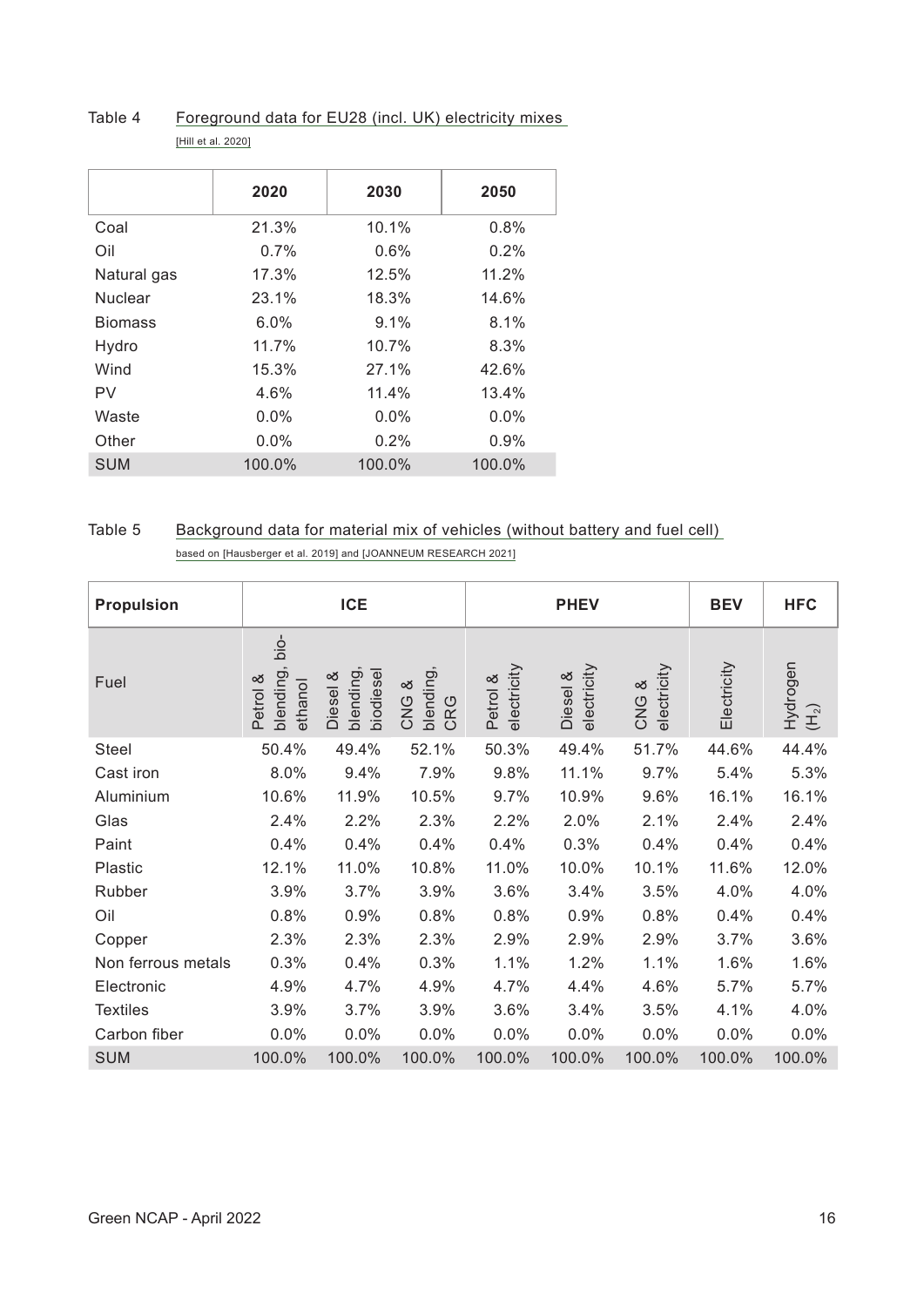|                   | <b>Tank &amp; HFC</b> |
|-------------------|-----------------------|
| Steel             | 19.6%                 |
| Aluminium         | 8.9%                  |
| <b>Plastic</b>    | 7.5%                  |
| <b>Electronic</b> | 0.9%                  |
| Copper            | 5.3%                  |
| Graphit           | $6.2\%$               |
| CFK               | 51.5%                 |
| SUM               | 100.0%                |

#### <span id="page-16-0"></span>Table 6 Background data for fuel cell and  $H_2$  tank system [JOANNEUM RESEARCH 2021]

The  $H_2$  pressure is 700 bar, the weight of the  $H_2$ -tank and of the FC-system is 276 kg.

Table 7 Materials for vehicle production

<span id="page-16-1"></span>[JOANNEUM RESEARCH 2021], GEMIS 5.0 [GEMIS 2019], ecoinvent 3.4 [Ecoinvent 2019], [Hill et al. 2020]

| <b>Materials for vehicle production</b> | <b>GHG</b>      | <b>PED</b> | $\mathsf{PED}_{\mathsf{fos}}$ |
|-----------------------------------------|-----------------|------------|-------------------------------|
| 2021                                    | $[gCO_2$ eq/kg] | [kWh/kg]   | [kWh/kg]                      |
| Steel                                   | 2,470           | 8.9        | 7.8                           |
| Cast iron                               | 900             | 3.5        | 3.2                           |
| Aluminium                               | 12,050          | 53.2       | 47.6                          |
| Glas                                    | 1,130           | 3.3        | 3.2                           |
| Paint                                   | 5,680           | 28.0       | 21.5                          |
| Plastic                                 | 3,610           | 8.6        | 7.8                           |
| Rubber                                  | 3,300           | 9.9        | 9.5                           |
| Oil                                     | 4,200           | 13.3       | 13.1                          |
| Copper                                  | 3,610           | 11.9       | 11.0                          |
| Non ferrous metals                      | 7,670           | 30.3       | 26.3                          |
| Electronic                              | 36,630          | 133.4      | 120.2                         |
| <b>Textiles</b>                         | 24,250          | 75.2       | 69.2                          |
| Carbon fiber                            | 18,940          | 90.2       | 83.1                          |

The energy demand for the vehicle manufacturing is estimated (based on [VW 2021]):

- Electricity: 1,060 kWh/vehicle
- Heat: 590 kWh/vehicle
- Natural gas: 420 kWh/vehicle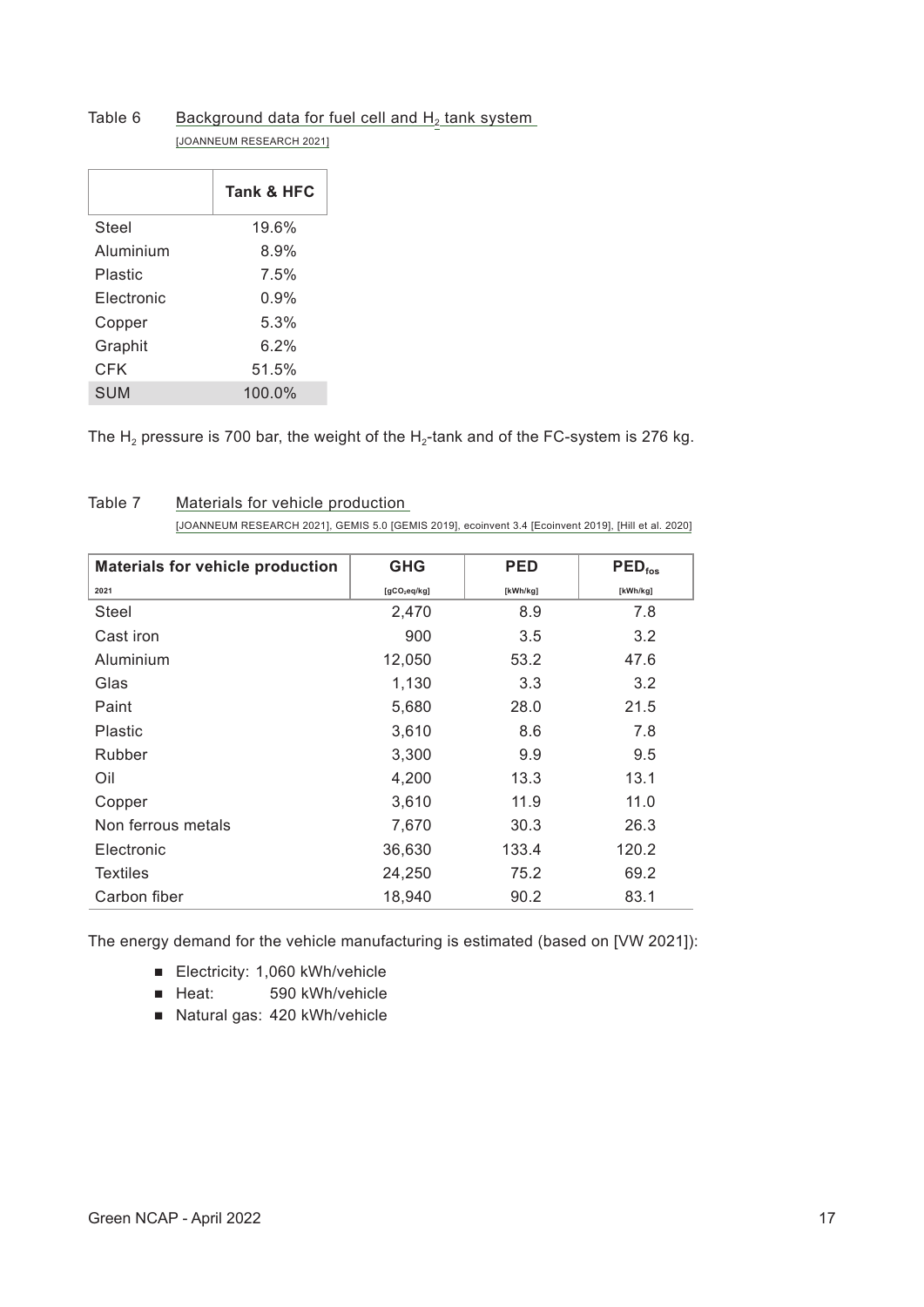|                | <b>Greenhouse Gas Emissions</b> |                 |                  |          | <b>Primary Energy Demand</b> |           |              |            |
|----------------|---------------------------------|-----------------|------------------|----------|------------------------------|-----------|--------------|------------|
| Li-lon battery | CO <sub>2</sub>                 | CH <sub>4</sub> | N <sub>2</sub> O | $CO2$ eq | <b>Fossil</b>                | Renew.    | <b>Other</b> | <b>Sum</b> |
|                | [kg/kWh]                        | [kg/kWh]        | [kg/kWh]         | [kg/kWh] | [kWh/kWh]                    | [kWh/kWh] | [kWh/kWh]    | [kWh/kWh]  |
| Production     |                                 |                 |                  |          |                              |           |              |            |
| <b>CN</b>      | 122                             | 0.23            | 0.00             | 131      | 397                          | 28        | 15           | 440        |
| EU             | 67                              | 0.18            | 0.00             | 74       | 259                          | 66        | 62           | 387        |
| US             | 81                              | 0.20            | 0.00             | 88       | 325                          | 43        | 58           | 426        |
| Recycling      |                                 |                 |                  |          |                              |           |              |            |
| <b>CN</b>      | $-22$                           | $-0.02$         | 0.00             | $-23$    | $-80$                        | $-3$      | 0            | $-86$      |
| EU             | $-7$                            | $-0.01$         | 0.00             | $-7$     | -31                          | $-20$     | $-10$        | $-62$      |
| US             | $-10$                           | $-0.01$         | 0.00             | $-10$    | -44                          | $-16$     | $-7$         | -68        |

### Table 8 Background data for batteries

<span id="page-17-0"></span>[JOANNEUM RESEARCH 2021]

# Table 9 Data for hydrogen production via low temperature electrolysis (PEM or alkaline) and natural gas steam reforming

<span id="page-17-2"></span>based on [JOANNEUM RESEARCH 2021, BioGrace 2015]

|             |       | <b>Electrolyses</b> | <b>Steam reforming</b> |
|-------------|-------|---------------------|------------------------|
| Output      |       |                     |                        |
| $H2$ 30 bar | [MWh] |                     |                        |
| Input       |       |                     |                        |
| Electricity | [MWh] | 1.43                |                        |
| Natural gas | [t]   |                     | 0.086                  |

The electricity demand for the compression from 30 bar to 800 bar and cooling of hydrogen is 2.7 kWh/kg  $H<sub>2</sub>$ , which is based on the ionic compressor IC 90 of Linde Gas.

#### <span id="page-17-1"></span>Table 10 GHG emissions and primary energy demand from the maintenance in the whole lifetime of the vehicle (HEV like ICE)

| Tires, oil,        | 2021         |            |                               | 2030         |            |                               | 2050         |            |                               |
|--------------------|--------------|------------|-------------------------------|--------------|------------|-------------------------------|--------------|------------|-------------------------------|
| spare parts        | <b>GHG</b>   | <b>PED</b> | $\mathsf{PED}_{\mathsf{fos}}$ | <b>GHG</b>   | <b>PED</b> | $\mathsf{PED}_{\mathsf{fos}}$ | <b>GHG</b>   | <b>PED</b> | $\mathsf{PED}_{\mathsf{fos}}$ |
|                    | $[kgCO_2eq]$ | [kWh]      | [kWh]                         | $[kgCO_2eq]$ | [kWh]      | [kWh]                         | $[kgCO_2eq]$ | [kWh]      | [kWh]                         |
| Petrol ICE         | 1,880        | 6,070      | 5,700                         | 1,850        | 6,040      | 5,590                         | 1.830        | 6,010      | 5,510                         |
| Diesel ICE         | 1,870        | 6,070      | 5,700                         | 1,840        | 6,040      | 5,590                         | 1,820        | 6,010      | 5,510                         |
| CNG ICE            | 1,880        | 6,060      | 5,690                         | 1,840        | 6,030      | 5,580                         | 1,820        | 6,000      | 5,500                         |
| Petrol PHEV        | 1,900        | 6,150      | 5,770                         | 1,870        | 6,120      | 5,660                         | 1,850        | 6,090      | 5,580                         |
| Diesel PHEV        | 1,900        | 6,150      | 5,780                         | 1,860        | 6,120      | 5,660                         | 1,840        | 6,090      | 5,580                         |
| Electr. BEV        | 1,800        | 5,950      | 5,530                         | 1,760        | 5,920      | 5,390                         | 1,730        | 5,890      | 5,290                         |
| H <sub>2</sub> HFC | 1,800        | 5.940      | 5,530                         | 1,760        | 5,910      | 5,380                         | 1,730        | 5,880      | 5,280                         |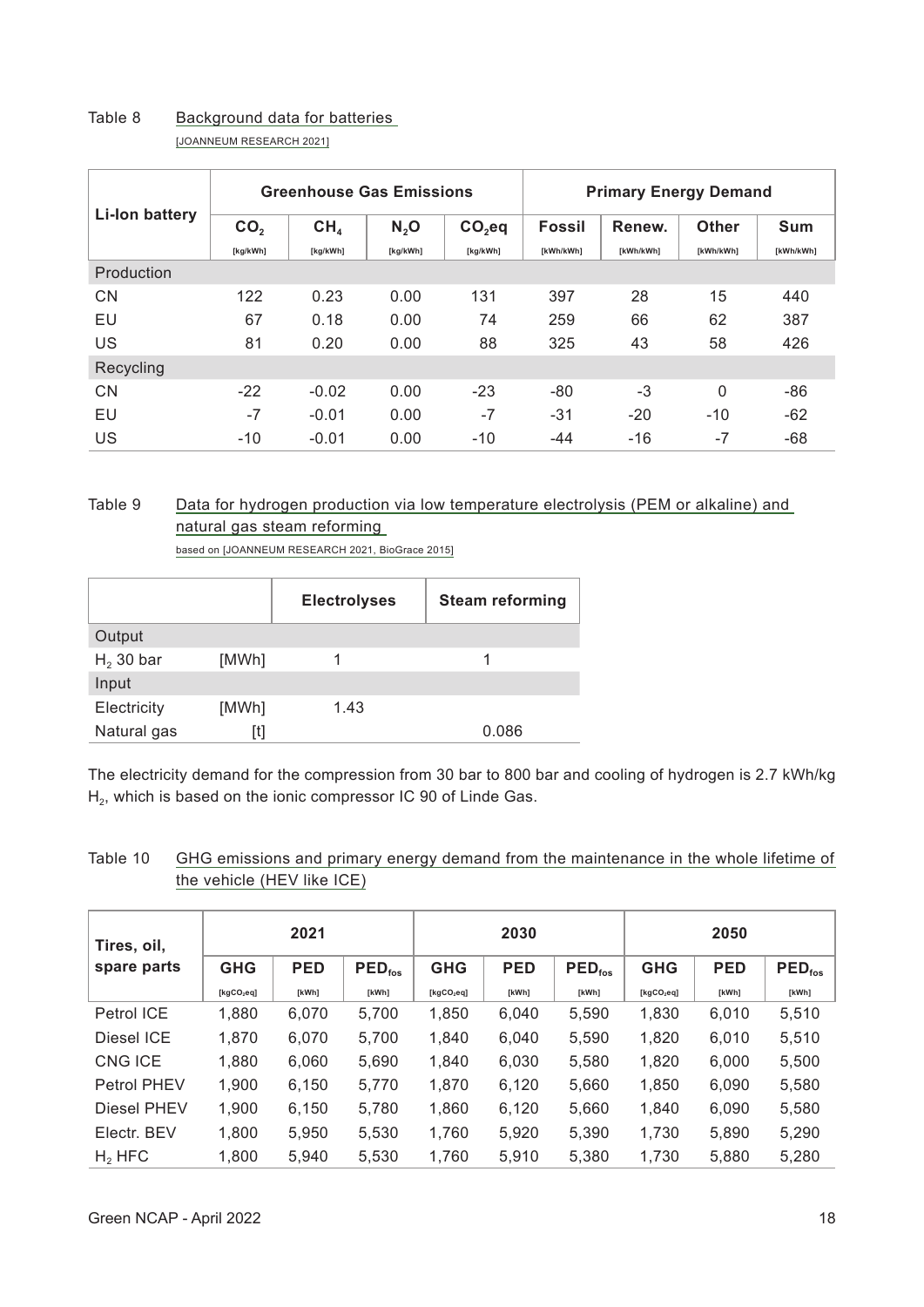Assumption for spare parts: annually 0.5% of vehicle weight.

|                 |       | Rape seed | Soy bean | Palm oil |
|-----------------|-------|-----------|----------|----------|
| Output          |       |           |          |          |
| Vegetable oil   | [MWh] | 1         | 1        | 1        |
| Animal feed     | $[t]$ | 0.13      | 0.22     |          |
| Input           |       |           |          |          |
| Raw material    | $[t]$ | 0.25      | 0.32     | 0.65     |
| Electricity     | [MWh] | 11.10     | 33       | $0^*$    |
| Heat            | [MWh] | 50        | 160      | $0^*$    |
| Fuller's earth  | [kg]  | 0.59      | 0.59     | 0.002    |
| Phosphoric acid | [kg]  | 0.10      | 0.11     | 0.001    |
| Hexane          | [kg]  | 0.25      | 0.11     | 0        |

#### <span id="page-18-0"></span>Table 11 Main data for vegetable oil production based on [JOANNEUM RESEARCH 2021, BioGrace 2015]

\* Provided internally by CHP plant from processing residues

#### <span id="page-18-1"></span>Table 12 Main data for FAME (biodiesel) production based on [JOANNEUM RESEARCH 2021, BioGrace 2015]

|                           |       | <b>Amount</b> |
|---------------------------|-------|---------------|
| Output                    |       |               |
| <b>FAME</b>               | [MWh] | 1.00          |
| Glycerine                 | [kg]  | 10.00         |
| Potassium (as fertilizer) | [kg]  | 0.64          |
| Input                     |       |               |
| Vegetable oil             |       | 0.10          |
| Electricity               | [kWh] | 8.10          |
| Heat                      | [kWh] | 66.10         |
| Methananol                | [kg]  | 11.40         |
| Potassium hydroxide       | [kg]  | 1.00          |
| Sulfuric acid             | [kg]  | 1.00          |
| Phosphoric acid           | [kg]  | 0.30          |
| <b>NaOH</b>               | [kg]  | 0.70          |
| Activated carbon          | [kg]  | 0.10          |
| $N_2$ (liquid)            | [kg]  | 0.20          |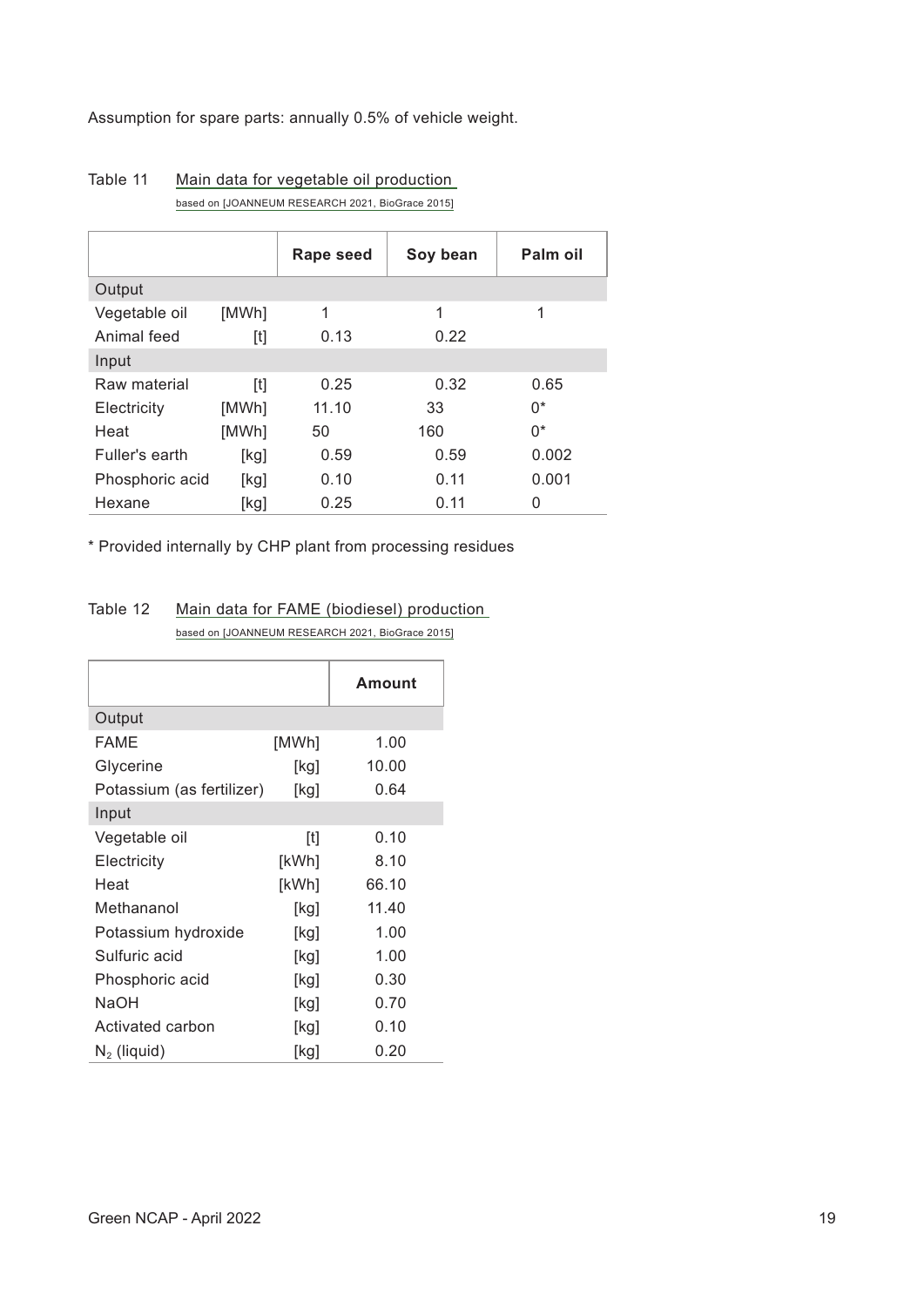#### Table 13 Main data for bioethanol production

<span id="page-19-0"></span>based on [JOANNEUM RESEARCH 2021, BioGrace 2015]

|                                               |       | Wheat  | <b>Maize</b><br>(corn) | <b>Sugar</b><br>beet | <b>Sugar</b><br>cane | Wood  | <b>Straw</b> |
|-----------------------------------------------|-------|--------|------------------------|----------------------|----------------------|-------|--------------|
| Output                                        |       |        |                        |                      |                      |       |              |
| <b>Bioethanol</b>                             | [MWh] | 1.00   | 1.00                   | 1.00                 | 1.00                 | 1.00  | 1.00         |
| Animal feed (DDGS)                            | [kg]  | 131.00 | 121.00                 | 78.00                |                      |       |              |
| Input                                         |       |        |                        |                      |                      |       |              |
| Raw material                                  | [t]   | 0.42   | 0.55                   | 1.62                 | 1.97                 |       | 0.63         |
| Electricity                                   | [kWh] | 64.00  | 62.00                  | 47.00                |                      |       |              |
| Heat                                          | [kWh] | 450.00 | 436.00                 | 614.00               |                      |       |              |
| <b>NaOH</b>                                   | [kg]  | 0.30   | 0.30                   | 0.30                 |                      |       |              |
| Ammonia (25%)                                 | [kg]  | 0.90   | 0.90                   | 1.10                 |                      | 19.00 | 12.00        |
| Sulfuric acid                                 | [kg]  | 0.30   | 0.30                   | 0.40                 |                      | 13.00 | 5.00         |
| Urea                                          | [kg]  | 0.10   | 0.10                   | 0.10                 |                      |       |              |
| Molasses 880% DM)                             | [kg]  |        |                        |                      |                      | 9.00  | 6.00         |
| Corn Steep Liquor (CSL)                       | [kg]  |        |                        |                      |                      | 25.00 | 22.00        |
| Diammoniahosphate $(NH_4)$ , HPO <sub>4</sub> | [kg]  |        |                        |                      |                      | 3.00  | 3.00         |

#### <span id="page-19-1"></span>Table 14 Background data for heating values of fuels [JOANNEUM RESEARCH 2021] comparable to [EU 2018]

|                | [kWh/kg] | [kWh/l] | [ $kWh/Nm3$ ] |
|----------------|----------|---------|---------------|
| <b>Diesel</b>  | 11.8     | 9.8     |               |
| Petrol         | 11.9     | 8.8     |               |
| <b>CNG</b>     | 15.4     |         | 10.0          |
| Diesel B7      |          | 9.7     |               |
| Petrol E10     |          | 8.5     |               |
| <b>FAME</b>    | 10.3     | 9.1     |               |
| <b>EtOH</b>    | 7.4      | 5.8     |               |
| H <sub>2</sub> | 33.3     |         |               |

## <span id="page-19-2"></span>Table 15 Background data for the supply of fossil fuels to the filling station [JOANNEUM RESEARCH 2021]

| <b>Supply of fossil</b> | 2021                      |                  |                               |                           | 2030             |                               | 2050                      |                  |                               |
|-------------------------|---------------------------|------------------|-------------------------------|---------------------------|------------------|-------------------------------|---------------------------|------------------|-------------------------------|
| fuels                   | <b>GHG</b>                | <b>PED</b>       | $\mathsf{PED}_{\mathsf{fos}}$ | <b>GHG</b>                | <b>PED</b>       | $\mathsf{PED}_{\mathsf{fos}}$ | <b>GHG</b>                | <b>PED</b>       | $\mathsf{PED}_{\mathsf{fos}}$ |
|                         | [gCO <sub>2</sub> eq/kWh] | <b>[kWh/kWh]</b> | <b>[kWh/kWh]</b>              | [gCO <sub>2</sub> eq/kWh] | <b>IkWh/kWh1</b> | <b>TkWh/kWh1</b>              | [gCO <sub>2</sub> eq/kWh] | <b>TkWh/kWh1</b> | [kWh/kWh]                     |
| Diesel / raw oil        | 58.1                      | 1.18             | 1.18                          | 58.6                      | 1.18             | 1.18                          | 78.1                      | 1.25             | 1.25                          |
| Petrol / raw oil        | 76.2                      | 1.26             | 1.26                          | 75.3                      | 1.25             | 1.25                          | 93.4                      | 1.31             | 1.31                          |
| CNG / natural gas       | 39.6                      | 1.15             | 1.14                          | 41.3                      | 1.15             | 1.15                          | 57.8                      | 1.18             | 1.18                          |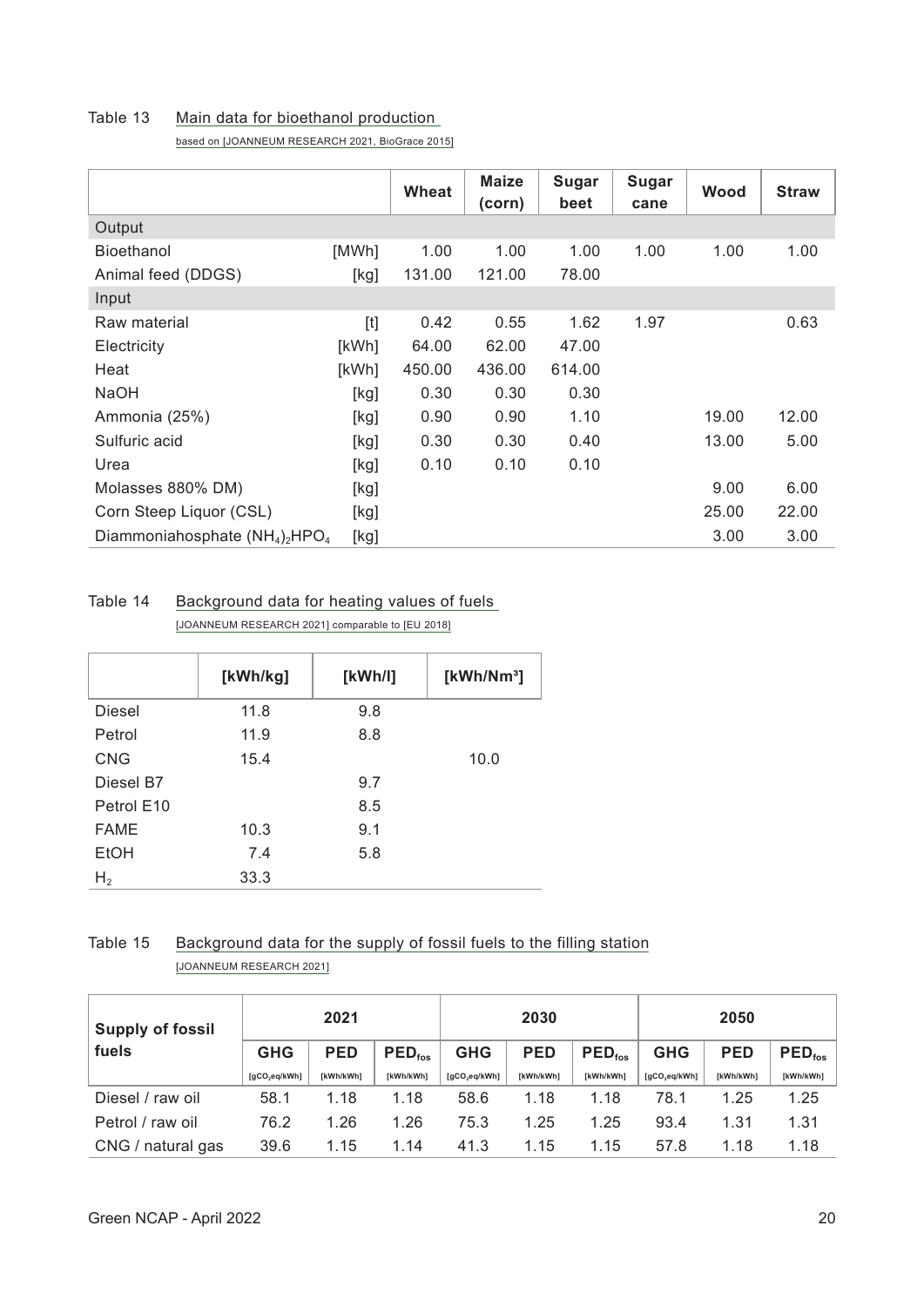#### <span id="page-20-0"></span>Table 16 Background data for the supply of biofuels to the filling station [JOANNEUM RESEARCH 2021]

|                           | 2021                      |            |                               | 2030                      |            |                               | 2050                      |            |                               |
|---------------------------|---------------------------|------------|-------------------------------|---------------------------|------------|-------------------------------|---------------------------|------------|-------------------------------|
| <b>Supply of biofuels</b> | <b>GHG</b>                | <b>PED</b> | $\mathsf{PED}_{\mathsf{fos}}$ | <b>GHG</b>                | <b>PED</b> | $\mathsf{PED}_{\mathsf{fos}}$ | <b>GHG</b>                | <b>PED</b> | $\mathsf{PED}_{\mathsf{fos}}$ |
|                           | [gCO <sub>2</sub> eq/kWh] | [kWh/kWh]  | [kWh/kWh]                     | [gCO <sub>2</sub> eq/kWh] | [kWh/kWh]  | [kWh/kWh]                     | [gCO <sub>2</sub> eq/kWh] | [kWh/kWh]  | [kWh/kWh]                     |
| EtOH / wheat & maize      | 267                       | 2.6        | 0.93                          | 206.0                     | 2.4        | 0.66                          | 145                       | 2.2        | 0.39                          |
| EtOH / sugar beet         | 300                       | 2.4        | 1.10                          | 227.0                     | 2.3        | 0.81                          | 150                       | 2.1        | 0.45                          |
| EtOH / sugar cane         | 171                       | 5.3        | 0.50                          | 165.0                     | 5.1        | 0.48                          | 160                       | 5.0        | 0.46                          |
| EtOH / wood               | 57                        | 2.8        | 0.17                          | 56.0                      | 2.7        | 0.17                          | 56                        | 2.6        | 0.16                          |
| EtOH / straw              | 97                        | 2.7        | 0.22                          | 94.0                      | 2.6        | 0.21                          | 92                        | 2.5        | 0.21                          |
| FAME / rape seed oil      | 218                       | 2.2        | 0.48                          | 200.0                     | 2.1        | 0.41                          | 189                       | 2.1        | 0.36                          |
| FAME / waste cooking oil  | 17                        | 1.1        | 0.13                          | 8.7                       | 1.0        | 0.09                          | 0.43                      | 1.0        | 0.05                          |
| FAME / palm oil           | 262                       | 4.8        | 0.64                          | 247.0                     | 4.6        | 0.59                          | 239                       | 4.6        | 0.55                          |
| FAME / soja oil           | 66                        | 1.9        | 0.40                          | 49.0                      | 1.8        | 0.33                          | 35                        | 1.8        | 0.27                          |

#### Table 17 Background data for the supply of electricity to the charging station

<span id="page-20-1"></span>[JOANNEUM RESEARCH 2021] based on electricity mix defined in foreground data

| Supply of electricity to |                           | 2021       |                               |                           | 2030       |                               |                           | 2050       |                               |  |
|--------------------------|---------------------------|------------|-------------------------------|---------------------------|------------|-------------------------------|---------------------------|------------|-------------------------------|--|
| the charging station     | <b>GHG</b>                | <b>PED</b> | $\mathsf{PED}_{\mathsf{fos}}$ | <b>GHG</b>                | <b>PED</b> | $\mathsf{PED}_{\mathsf{fos}}$ | <b>GHG</b>                | <b>PED</b> | $\mathsf{PED}_{\mathsf{fos}}$ |  |
|                          | [gCO <sub>2</sub> eq/kWh] | [kWh/kWh]  | [kWh/kWh]                     | [gCO <sub>2</sub> eq/kWh] | [kWh/kWh]  | [kWh/kWh]                     | [gCO <sub>2</sub> eg/kWh] | [kWh/kWh]  | [kWh/kWh]                     |  |
| Electr. / RES EU         | 31                        | 1.1        | 0.03                          | 28                        | 1.1        | 0.03                          | 24                        |            | 0.02                          |  |
| Electr. / EU28           | 439                       | 2.6        | 2.00                          | 254                       | 2.2        | 1.32                          | 97                        | 1.6        | 0.72                          |  |

RES EU mix: 25% hydro, 50% wind and 25% PV

## <span id="page-20-2"></span>Table 18 Background data for the supply of hydrogen to the filling station [JOANNEUM RESEARCH 2021]

|                           |                           | 2021       |                               |                           | 2030       |                               |                           | 2050       |                               |  |
|---------------------------|---------------------------|------------|-------------------------------|---------------------------|------------|-------------------------------|---------------------------|------------|-------------------------------|--|
| <b>Supply of hydrogen</b> | <b>GHG</b>                | <b>PED</b> | $\mathsf{PED}_{\mathsf{fos}}$ | <b>GHG</b>                | <b>PED</b> | $\mathsf{PED}_{\mathsf{fos}}$ | <b>GHG</b>                | <b>PED</b> | $\mathsf{PED}_{\mathsf{fos}}$ |  |
|                           | [gCO <sub>2</sub> eq/kWh] | [kWh/kWh]  | [kWh/kWh]                     | [gCO <sub>2</sub> eq/kWh] | [kWh/kWh]  | [kWh/kWh]                     | [gCO <sub>2</sub> eq/kWh] | [kWh/kWh]  | [kWh/kWh]                     |  |
| $H2$ / natural gas        | 388.0                     | 1.90       | 1.80                          | 355.0                     | 1.80       | 1.70                          | 330.0                     | 1.60       | 1.50                          |  |
| $H2$ / EU RES             | 50.1                      | 1.74       | 0.05                          | 44.2                      | .66        | 0.04                          | 35.8                      | 1.59       | 0.04                          |  |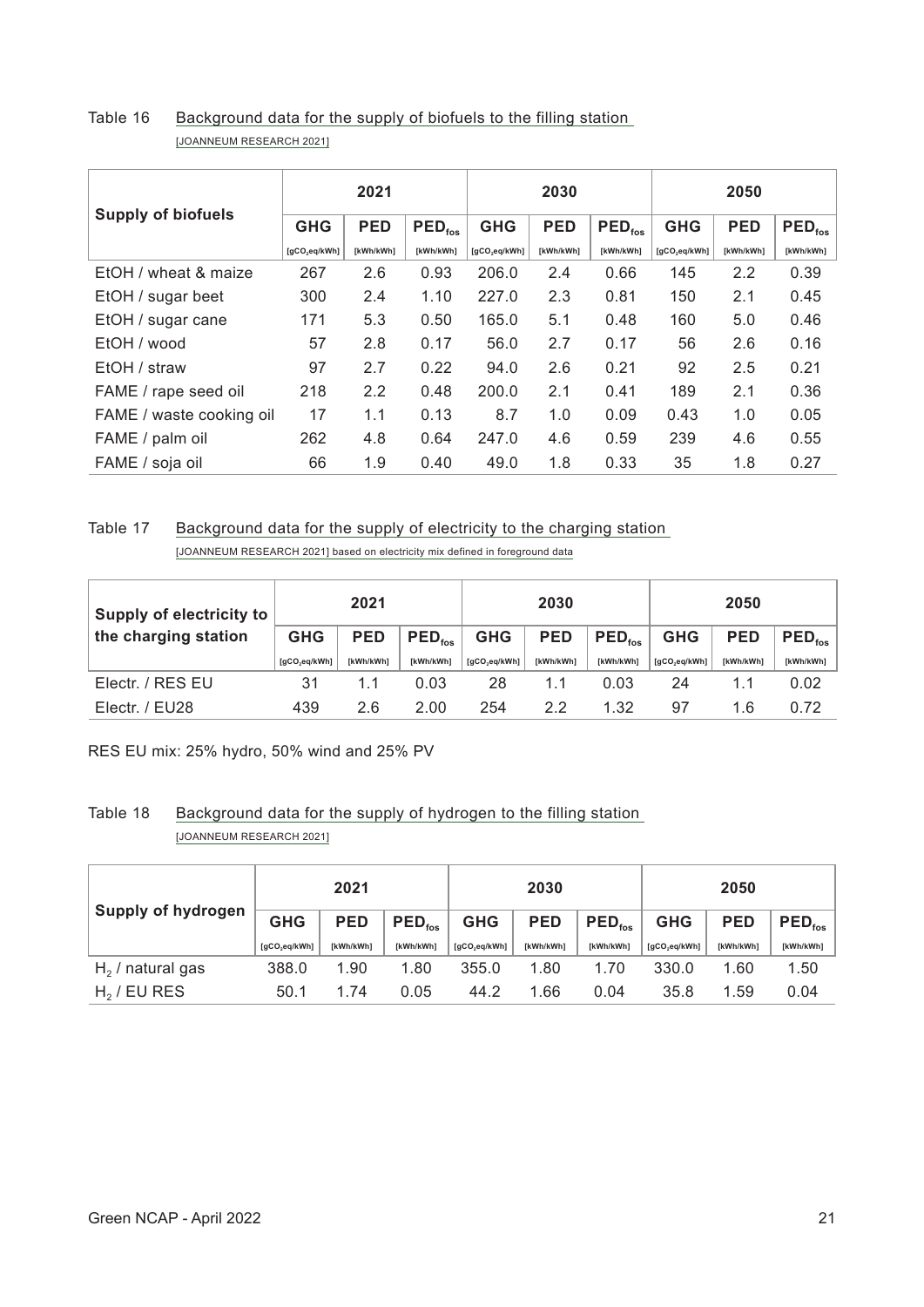<span id="page-21-0"></span>

| Table 19 | Background data for direct and indirect land use change (LUC) for biomass resources |
|----------|-------------------------------------------------------------------------------------|
|          | based on [EU 2009, EU 2015]                                                         |

| <b>iLUC*</b>              | [qCO <sub>2</sub> /MJ] | [gCO <sub>2</sub> /kWh] |
|---------------------------|------------------------|-------------------------|
| Bioethanol (wheat, maize) | 12                     | 43                      |
| Bioethanol (sugar beet)   | 13                     | 47                      |
| Bioethanol (sugar cane)   | 17                     | 61                      |
| FAME/HVO (rape seeds)     | 33                     | 119                     |
| FAME/HVO (soja beans)     | 55                     | 198                     |
| FAME/HVO (palm oil)       | 66                     | 238                     |

| dLUC <sup>*</sup>       | [kg $CO2/ha$ ]          |
|-------------------------|-------------------------|
| Sugar cane (grassland)  | 2,576                   |
| Soja beans(grassland)   | 2.825                   |
| Palm oil (trop. forest) | 28,441                  |
|                         | [gCO <sub>2</sub> /kWh] |
| EtOH / sugar cane       | 68                      |
| FAME / palm oil         | 804                     |
| FAME / soja oil         | 330                     |
| HVO / palm oil          | 805                     |
| HVO / soja oil          | 331                     |

\* in brackets is the previouse use of the land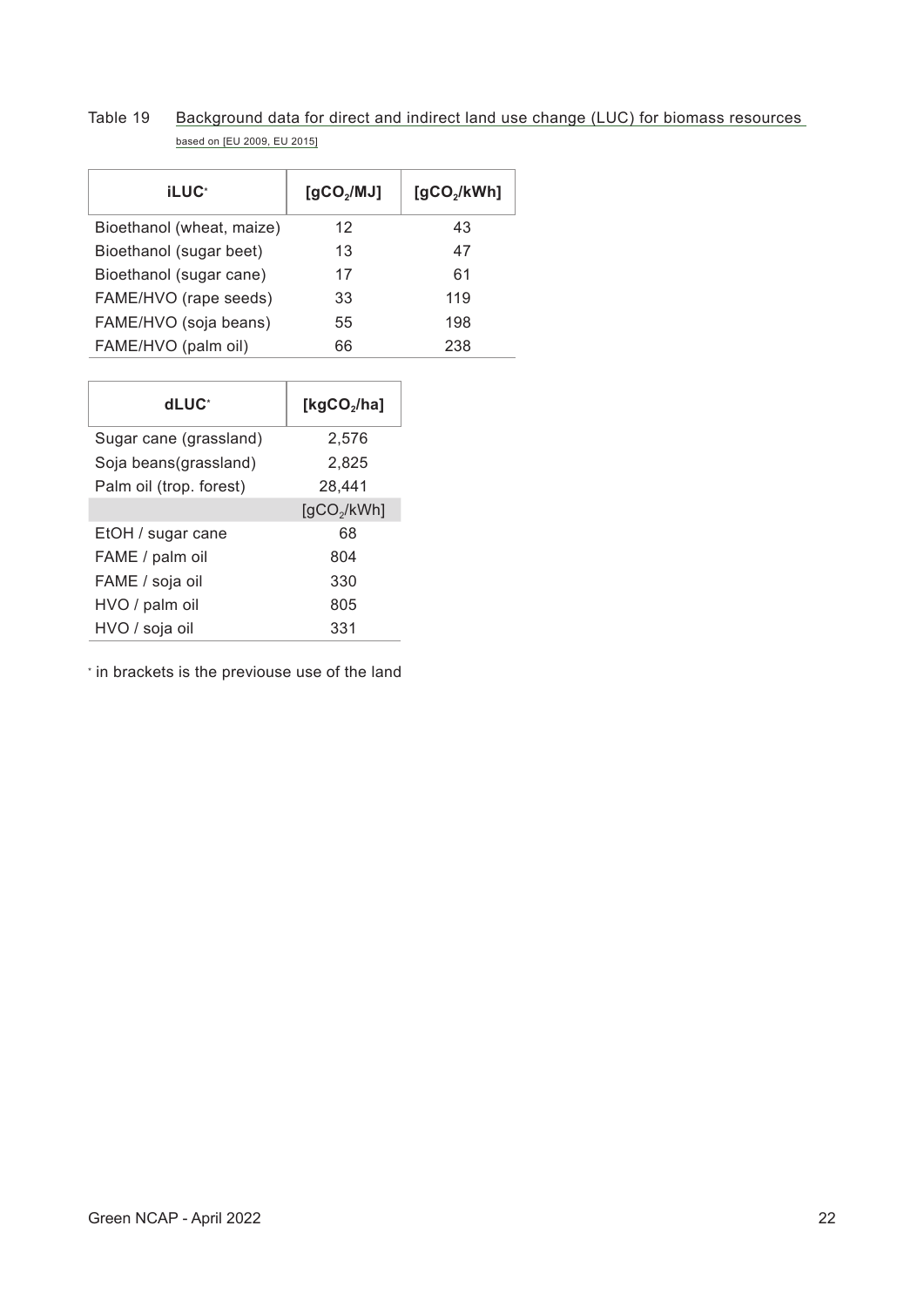# <span id="page-22-0"></span>**ANNEX II: ABBREVIATIONS**

| <b>CNG</b>       | Compressed natural gas               |
|------------------|--------------------------------------|
| CO <sub>2</sub>  | Carbon dioxide                       |
| CH <sub>4</sub>  | Methane                              |
| <b>CHP</b>       | Combined heat and power (plant)      |
| dLUC             | Direct land use change               |
| <b>EtOH</b>      | (Bio)Ethanol                         |
| <b>FAME</b>      | Fatty acid methyl esther (biodiesel) |
| <b>GHG</b>       | Greenhouse gas emissions             |
| H <sub>2</sub>   | Hydrogen                             |
| HEV              | Hybrid electric vehicle              |
| <b>HFCV</b>      | Hydrogen fuel cell vehicle           |
| <b>HFC</b>       | Hydrogen fuel cell                   |
| Hydro            | Hydro power                          |
| <b>ICE</b>       | Internal combustion engine           |
| <b>ICEV</b>      | Internal combustion engine vehicle   |
| <b>iLUC</b>      | Indirect land use change             |
| <b>LCA</b>       | Life Cycle Assessment                |
| LUC              | Land use change                      |
| N <sub>2</sub> O | Nitrogen oxide                       |
| <b>PED</b>       | <b>Primary Energy Demand</b>         |
| <b>PHEV</b>      | Plug-in Hybrid Electric Vehicle      |
| PV               | Photovoltaics                        |
|                  |                                      |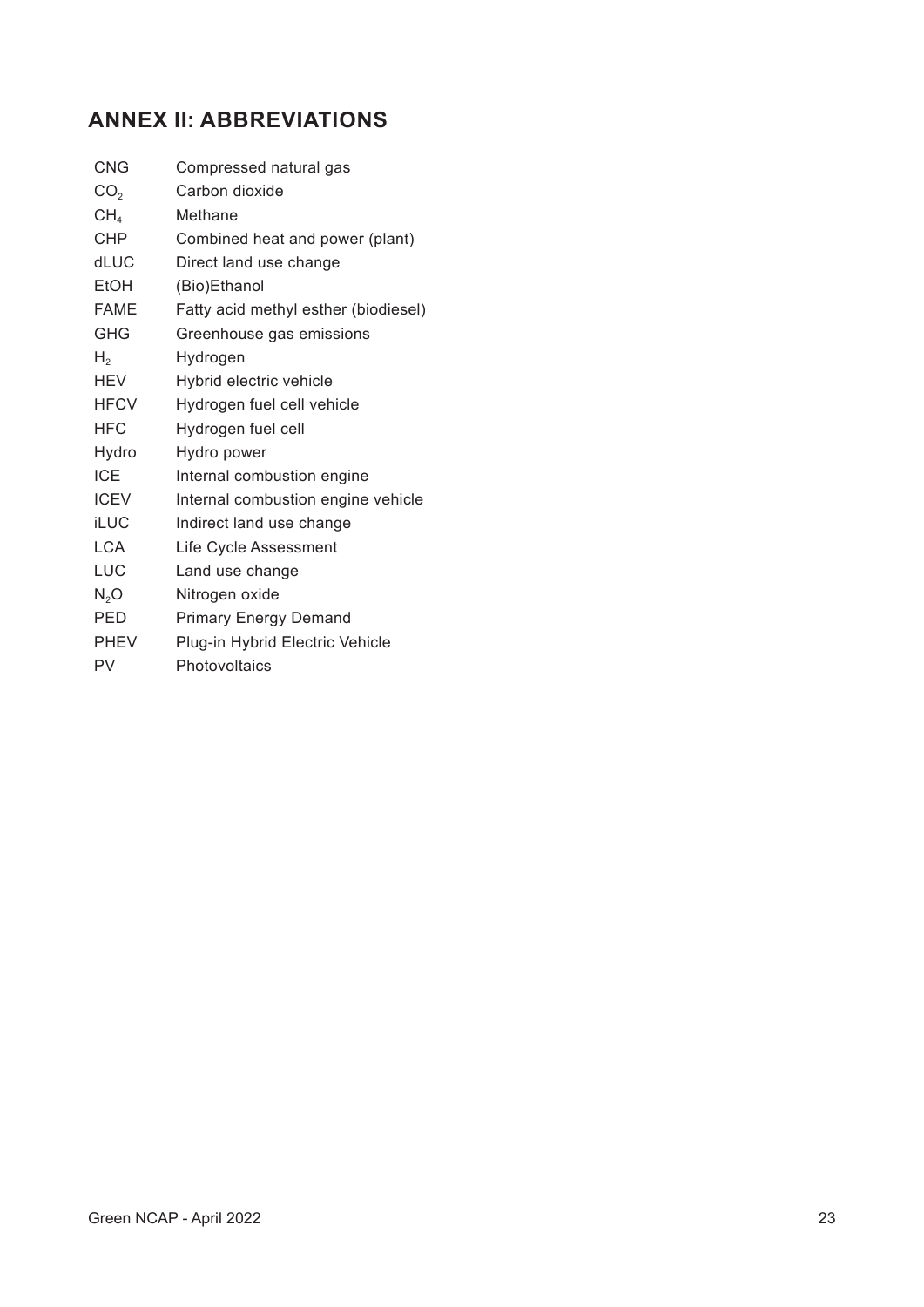# <span id="page-23-0"></span>**ANNEX III: REFERENCES**

- Aichberger et al. 2020: Aichberger, C.; Jungmeier, G. Environmental Life Cycle Impacts of Automotive Batteries Based on a Literature Review. Energies 2020, 13, 6345, doi:10.3390/en13236345.
- Aichberger et al. 2020a: Aichberger, C.; Beermann, M.; Jungmeier, G. LCA of EV Batteries Materials, Production, Recycling (IEA HEV Task 40 CRM<sub>4</sub>EV Webinar 2, 10 June 2020) 2020.
- Bauer 2022: Review of the report "Estimated Greenhouse Gas Emissions and Primary Energy Consumption in the Life Cycle Assessment of Passenger Vehicles", version 2.0, November 2021, Christian Bauer, Technology Assessment, Paul Scherrer Institut (PSI), [christian.bauer@psi.ch](mailto:christian.bauer%40psi.ch?subject=); 8.1.2021
- BioGrace 2015: The BioGrace GHG calculation tool: a recognised voluntary scheme by the European Commission in line with the sustainability criteria of the Renewable Energy Directive (2009/28/EC, RED) and the Fuel Quality Directive (2009/30/EC); <https://www.biograce.net/>
- Ecoinvent 2019 (version 3.4): Wernet, G., Bauer, C., Steubing, B., Reinhard, J., Moreno-Ruiz, E., and Weidema, B., 2016. The ecoinvent database version 3 (part I): overview and methodology. The International Journal of Life Cycle Assessment, [online] 21(9), pp.1218-1230. Available at: <http://link.springer.com/10.1007/s11367-016-1087-8>[March 6, 2019]
- Emilsson et al. 2019: Erik Emilsson, Lisbeth Dahllöf: Lithium-Ion Vehicle Battery Production: Status 2019 on Energy Use, CO<sub>2</sub> Emissions, Use of Metals, Products Environmental Footprint, and Recycling, ivl 2019
- EU 2009: DIRECTIVE 2009/28/EC OF THE EUROPEAN PARLIAMENT AND OF THE COUNCIL of 23 April 2009 on the promotion of the use of energy from renewable sources and amending and subsequently repealing Directives 2001/77/EC and 2003/30/EC, Brussel, 5. June 2009
- EU 2015: Directive (EU) 2015/1513 of the European Parliament and of the Council of 9 September 2015 amending Directive 98/70/EC relating to the quality of petrol and diesel fuels and amending Directive 2009/28/EC on the promotion of the use of energy from renewable sources, Brussel, 9. September 2015
- EU 2018: DIRECTIVE (EU) 2018/2001 OF THE EUROPEAN PARLIAMENT AND OF THE COUNCIL of 11 December 2018 on the promotion of the use of energy from renewable sources, Brussels 2018
- GEMIS 2019: GEMIS 5.0: GEMIS Globales Emissions-Modell integrierter Systeme, [http://iinas.org/](http://iinas.org/gemis-de.html) [gemis-de.html](http://iinas.org/gemis-de.html)
- Green NCAP: data of 61 tested vehicles, provided by Green NCAP, 2021
- Hausberger et al. 2018: S. Hausberger, S. Lipp: Energieverbrauch und Emissionen von PKW mit unterschiedlichen Antrieben (Energy Demand and Emissions of Passenger Vehicles with Different Propulsion Systems), Institut für Verbrennungskraftmaschinen und Thermodynamik, Graz University of Technology, Graz 2018
- Hill et al. 2020: Nicolas Hill: Determining the Environmental Impacts of Conventional and Alternatively Fuelled Vehicles Through LCA, Ricardo, under Contract of European Commission, DG Climate Action, Brussels 2020
- Jungmeier et al. 2019: G. Jungmeier, L. Canella, J. Pucker-Singer, M. Beermann: Estimated Greenhouse Gas Emissions and Primary Energy Consumption in the Life Cycle Assessment of Transportation Systems with Passenger Vehicles, JOANNEUM REPORT, Graz September 2019
- Jungmeier et al. 2022: G. Jungmeier, L. Canella, C. Aichberger, M. Beermann: Estimated Greenhouse Gas Emissions and Primary Energy Consumption in the Life Cycle Assessment of Passenger Vehicles, JOANNEUM REPORT, Graz February 2022